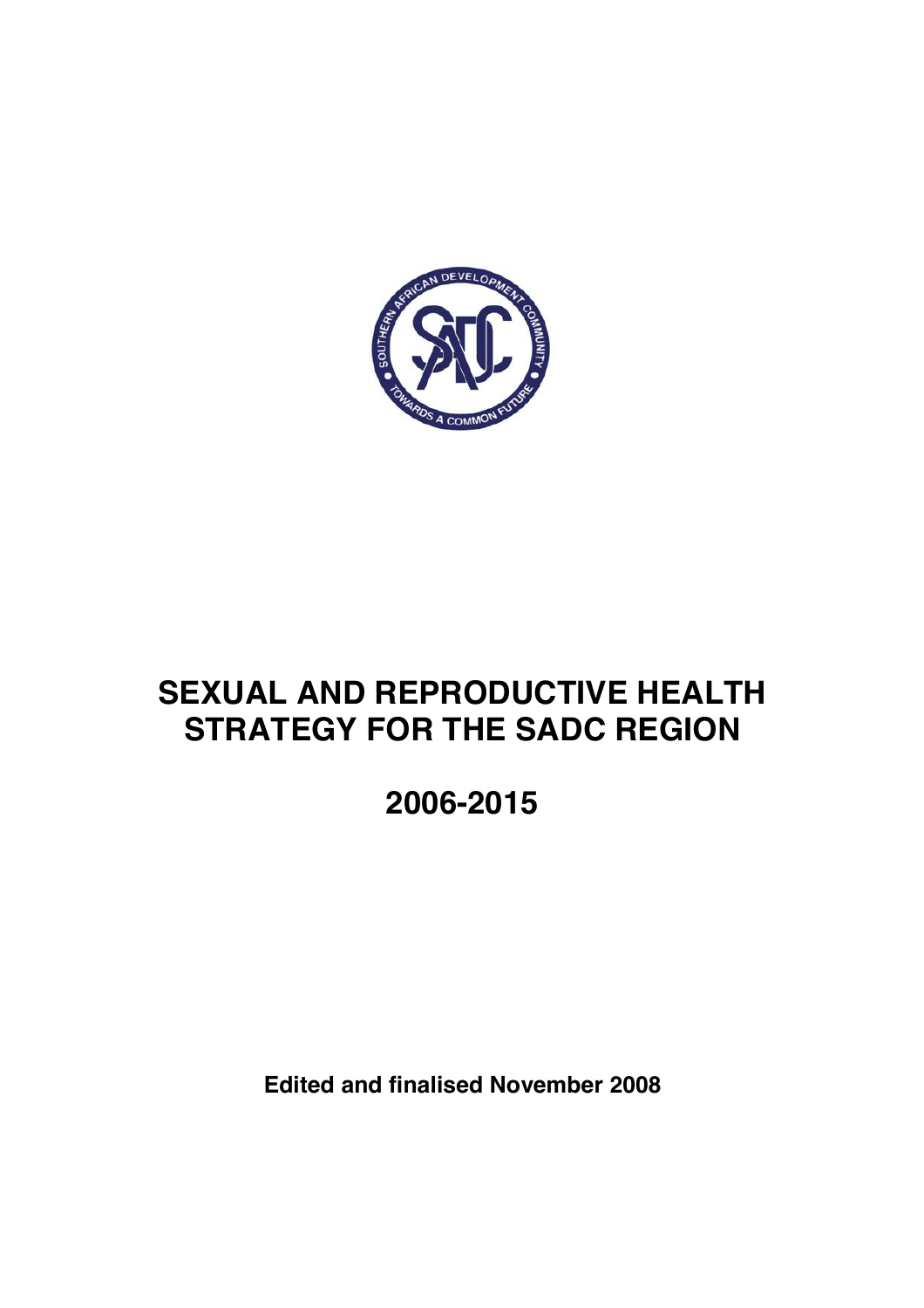## **PREFACE**

The development of a Sexual and Reproductive Health strategy by SADC countries is a bold statement about the importance of the subject and its role in the development of its countries and the region. The SRH strategy is firmly anchored in the strategies of the African continent and the region through key documents such as the Africa Health Strategy for 2007 to 2015, the Maputo Plan of Action on Reproductive Health (both of which were endorsed by the AU Heads of States and Governments) and The SADC Protocol on Health of 2004. In the broader context, the strategy is well aligned with the global frameworks such as the 1984 International Conference on Population and Development (ICPD) and the Millennium Development goals. The two conferences explicitly identified reproductive health as a human rights issue as well as a necessary component of human development.

As underscored by the former UN Secretary General Kofi Annan, the millennium Development Goals can not be successfully achieved without recognizing the strong relationship between poverty and reproductive health outcomes. As a key component of complete and physical and mental health, good reproductive health empowers people and coupled with education, it provides women the opportunity to be a productive and contributing force for the achievement of national development objectives. Poverty and lack of education limits access to services and increases vulnerability of populations, which in turn has impact on reproductive health and on development efforts at large. Given the burden of disease and the economies of good health, Economic development has a direct relationship with reproductive health issues such as maternal morbidity and mortality which take away from the human capital essential for growth and advancement

The Sexual and Reproductive Health Strategy for the SADC provides a framework for developing reproductive health policies or for harmonization for countries who do not yet have such policies. It also guides interventions by the SADC Member States, the Secretariat, donors and other stakeholders in the region. The strategy recognizes the variable socio-economic developmental levels of the Member States and that they will be interested in different aspects of the strategy.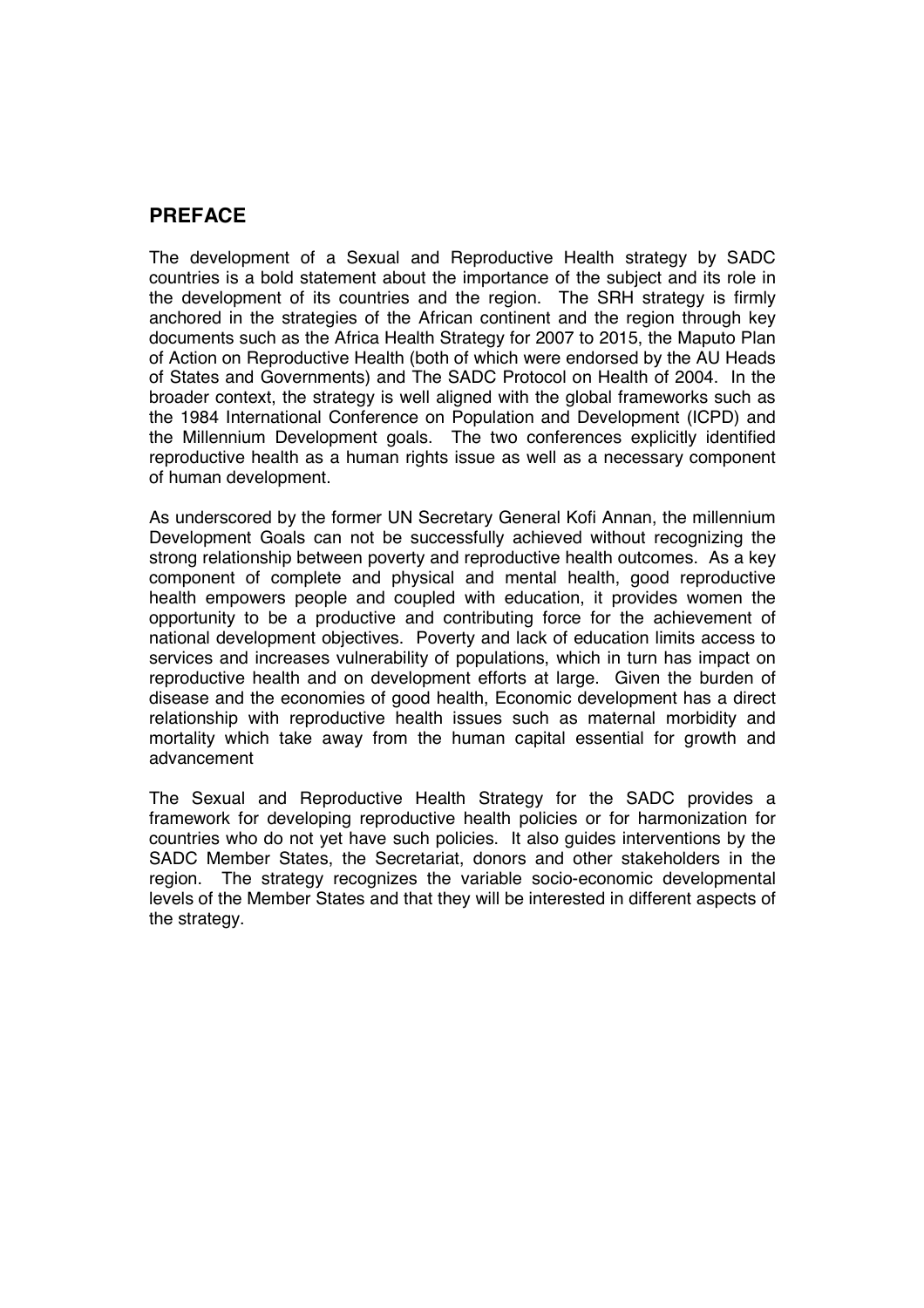### **ACKNOWLEDGEMENTS**

The SADC Secretariat expresses its appreciation to the SADC Sexual and Reproductive Health Managers from all SADC Member States for technical inputs and identifying regional priorities during the process of developing this Strategy.

SADC Secretariat is grateful for the financial and technical assistance of the United Nations Population Fund (UNFPA) towards the development of the Strategy. The editorial and revision of the Strategy in preparation for printing was done by a consultant from MASAZI Development Associates.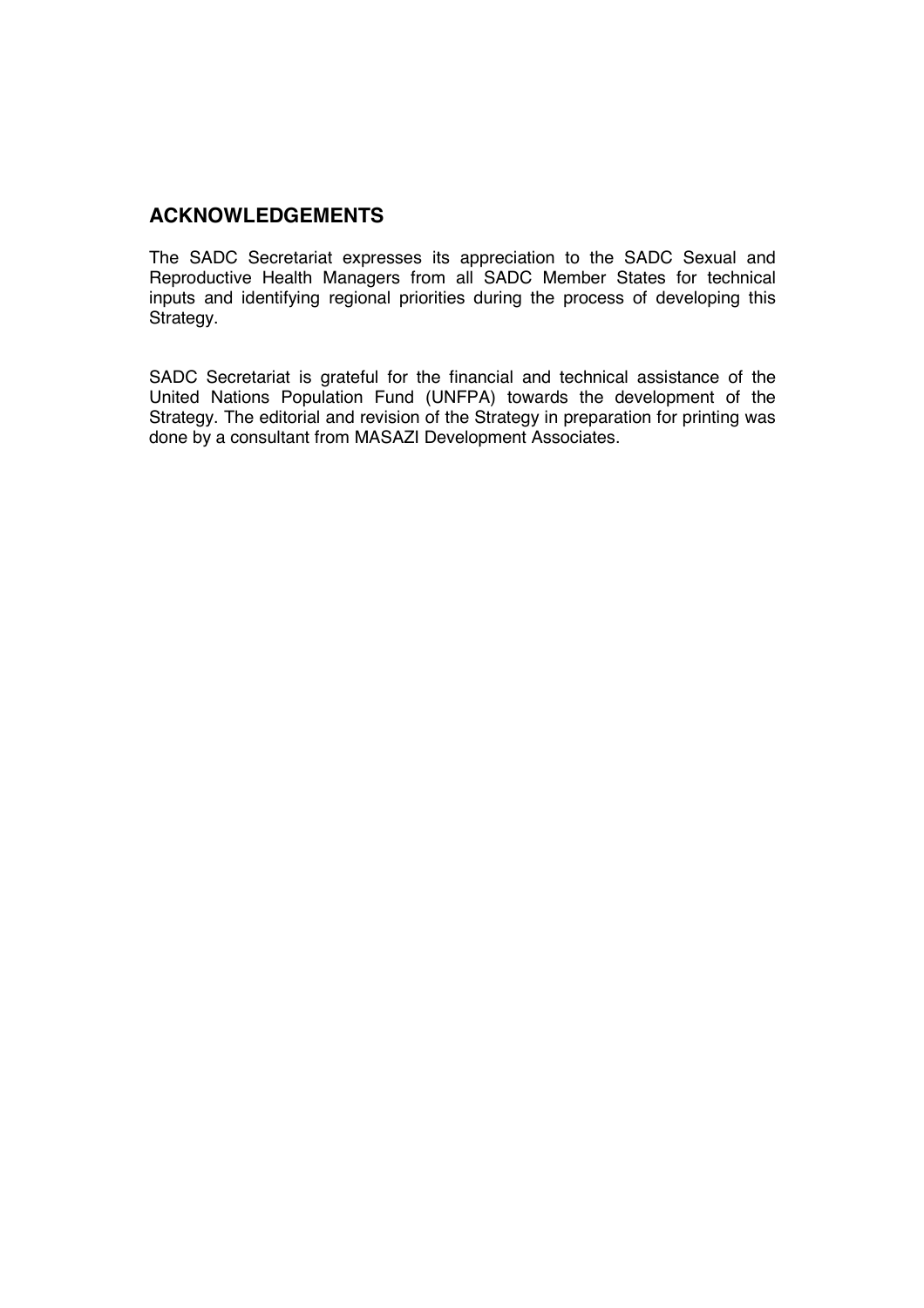## **TABLE OF CONTENTS**

| <b>PREFACE.</b>                                                  |  |
|------------------------------------------------------------------|--|
|                                                                  |  |
|                                                                  |  |
|                                                                  |  |
|                                                                  |  |
|                                                                  |  |
|                                                                  |  |
|                                                                  |  |
|                                                                  |  |
|                                                                  |  |
|                                                                  |  |
|                                                                  |  |
| 3.                                                               |  |
| 4.                                                               |  |
| 5.                                                               |  |
| 6.                                                               |  |
| $7_{\scriptscriptstyle{\sim}}$                                   |  |
|                                                                  |  |
|                                                                  |  |
|                                                                  |  |
|                                                                  |  |
|                                                                  |  |
| 8.5 Mainstreaming gender into all reproductive health programs18 |  |
|                                                                  |  |
|                                                                  |  |
|                                                                  |  |
|                                                                  |  |
|                                                                  |  |
| 10. SADC SRH STRATEGY IMPLEMENTION PLAN 2006-2015 244            |  |
|                                                                  |  |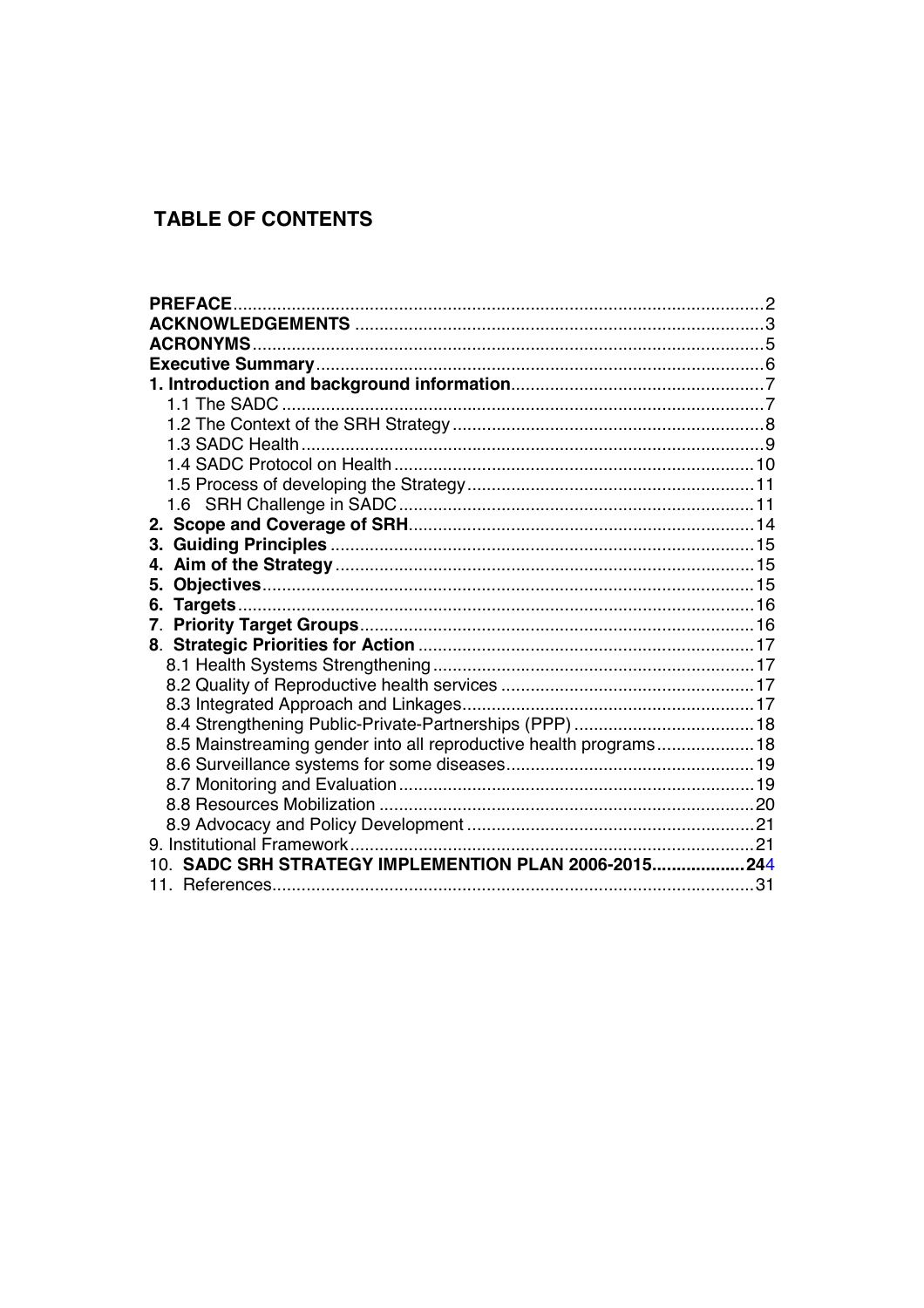## **ACRONYMS**

| <b>AIDS</b>     | <b>Acquired Immune Deficiency Syndrome</b>          |
|-----------------|-----------------------------------------------------|
| <b>ANC</b>      | <b>Ante Natal Care</b>                              |
| <b>CMR</b>      | <b>Child Mortality Rate</b>                         |
| <b>CPR</b>      | Contraceptive Prevalence Rate                       |
| <b>DRC</b>      | Democratic Republic of Congo                        |
| <b>GDP</b>      | <b>Gross National Product</b>                       |
| <b>FP</b>       | <b>Family Planning</b>                              |
| <b>FWCW</b>     | Fourth World Conference on Women                    |
| <b>HFA</b>      | <b>Health for All</b>                               |
| <b>HIV</b>      | Human Immune Deficiency Virus                       |
| <b>ICM</b>      | <b>Integrated Committee of Ministers</b>            |
| <b>ICP</b>      | <b>International Cooperating Partners</b>           |
| ICPD/PoA        | International Conference on Population              |
|                 | and Development/Plan of Action                      |
| <b>IMR</b>      | <b>Infant Mortality Rate</b>                        |
| <b>MMR</b>      | <b>Maternal Mortality Ratio</b>                     |
| <b>MS</b>       | <b>Member State</b>                                 |
| <b>NGO</b>      | Non Governmental Organization                       |
| <b>PAC</b>      | <b>Post Abortion Care</b>                           |
| <b>PEP</b>      | Post Exposure Prophylaxis                           |
| <b>PHC</b>      | <b>Primary Health Care</b>                          |
| <b>PMTCT</b>    | Prevention of Mother to Child Transmission of HIV   |
| <b>PNC</b>      | <b>Post Natal Care</b>                              |
| <b>RISDP</b>    | Regional Indicative Strategic Development Plan      |
| <b>RH</b>       | Sexual and reproductive health                      |
| <b>SADC</b>     | Southern African Development Community              |
| <b>SHDSP</b>    | Social and Human Development and Special Programmes |
| <b>SRH</b>      | Sexual and Reproductive Health                      |
| SRH &R          | Sexual and Reproductive Health & Rights             |
| <b>STI</b>      | <b>Sexually Transmitted Infections</b>              |
| TB              | <b>Tuberculosis</b>                                 |
| <b>UN</b>       | <b>United Nations</b>                               |
| <b>UNDP</b>     | United Nations Development Programme                |
| <b>UNGASS</b>   | United Nations General Assembly Special Session     |
| <b>UNFPA</b>    | <b>United Nations Population Fund</b>               |
| <b>WHA</b>      | <b>World Health Assembly</b>                        |
| <b>WHO</b>      | World Health Organization                           |
| <b>WHO/AFRO</b> | World Health Organization/Africa Regional Office    |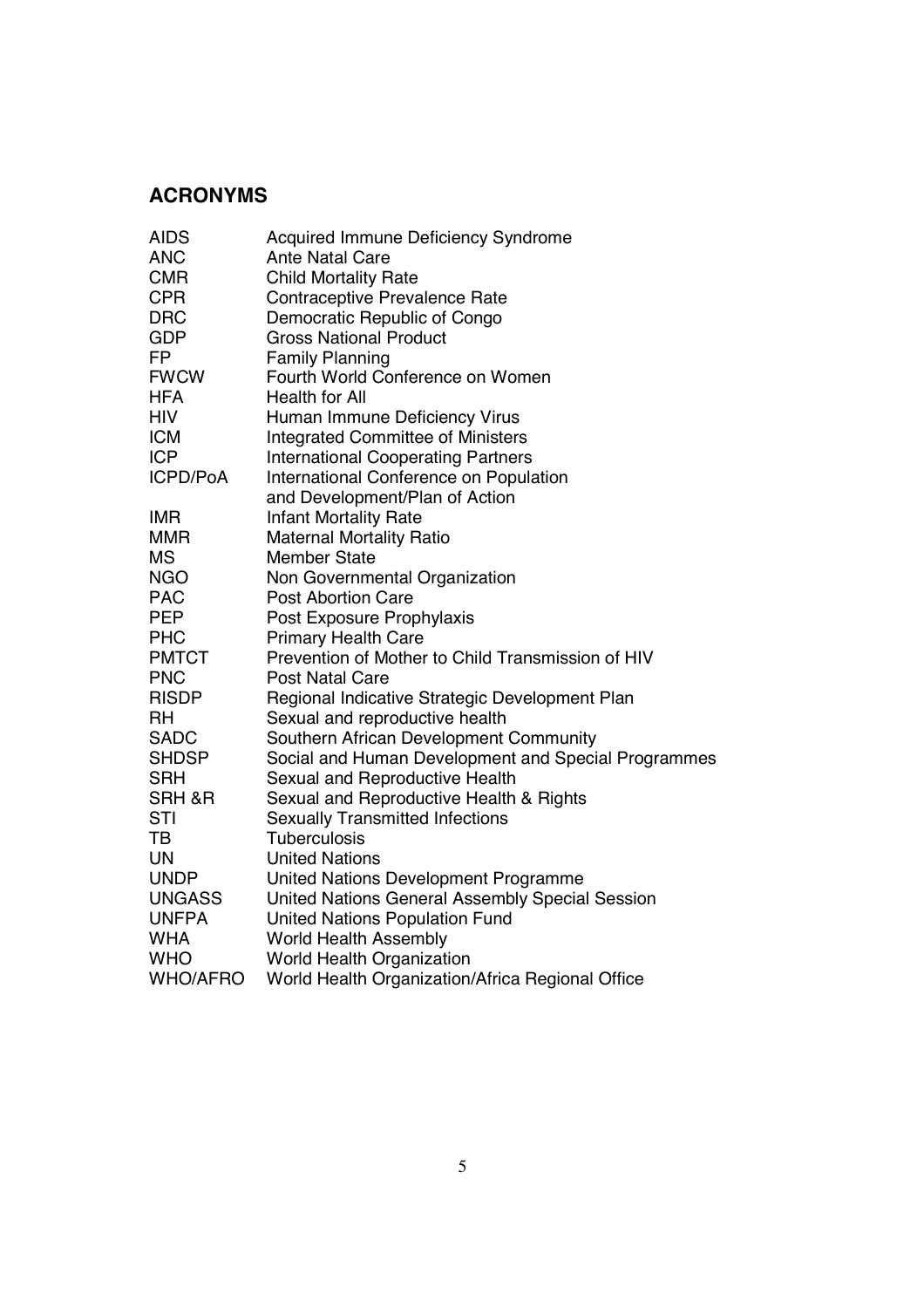#### **Executive Summary**

<sup>-</sup>

The SADC region, home to over 238.8 million people spread over  $15<sup>1</sup>$  countries in Southern Africa, faces a number of developmental challenges characterized by poverty, illiteracy, unemployment and poor health and living conditions. In 1997, the SADC Heads of State approved the establishment of the SADC Health Sector which was later followed by the SADC Protocol of Health of 1999, which came into force in 2004 following ratification by at least 9 Member States. The SADC Protocol identified four important priority pillars in the health sector:; sexually transmitted infections, HIV and AIDS, reproductive health, childhood and adolescent health.

The goal of this Strategy is to provide a policy framework and guidelines to accelerate the attainment of healthy sexual and reproductive life for all SADC citizens. Consequently, the objectives of the Sexual and Reproductive Health (SRH) Regional Strategy are to strengthen the capacity of SADC Member States to deliver integrated and comprehensive SRH services, to harmonise policies, guidelines and protocols, to enhance synergy of strategies and programmes at national and regional levels and to enhance sharing of information, experiences and best practices among Member States.

The Strategy advocates harmony with other protocols, strategies and initiatives both regionally and internationally. For instance, the Strategy is consistent with the spirit and principles espoused by the 1994 International Conference on Population and Development, the Millennium Development Goals of 2000 and continental initiatives such as the Maputo Plan of Action, the Africa Health Strategy and other population and health documents.

The Strategy document proposes a holistic and integrated approach to the provision of reproductive health services. Per the decision of African Ministers of Health that met in Gaborone in September 2005, sexual and reproductive health and HIV services must be integrated. This is mainly because of the challenge that HIV/AIDS poses in the region and 93 percent of HIV transmission in Africa is through sexual interaction. Special attention is directed at men and women of reproductive ages, adolescents and youth and marginalized populations. The document identifies a number of key priority reproductive health areas for the region and these are as follows; Safe Motherhood, Family Planning, prevention of abortion and management of complications resulting from unsafe abortion, prevention and treatment of reproductive tract infections and sexually transmitted infections, HIV and AIDS, early diagnosis and treatment for reproductive health cancers, prevention and appropriate treatment of sub-fertility and infertility, adolescent and youth sexual and reproductive health, prevention and management of gender-based violence.

<sup>&</sup>lt;sup>1</sup>Angola, Botswana, Democratic Republic of Congo, Lesotho, Madagascar, Malawi, Mauritius, Mozambique, Namibia, Seychelles, South Africa, Swaziland, United Republic of Tanzania, Zambia, Zimbbawe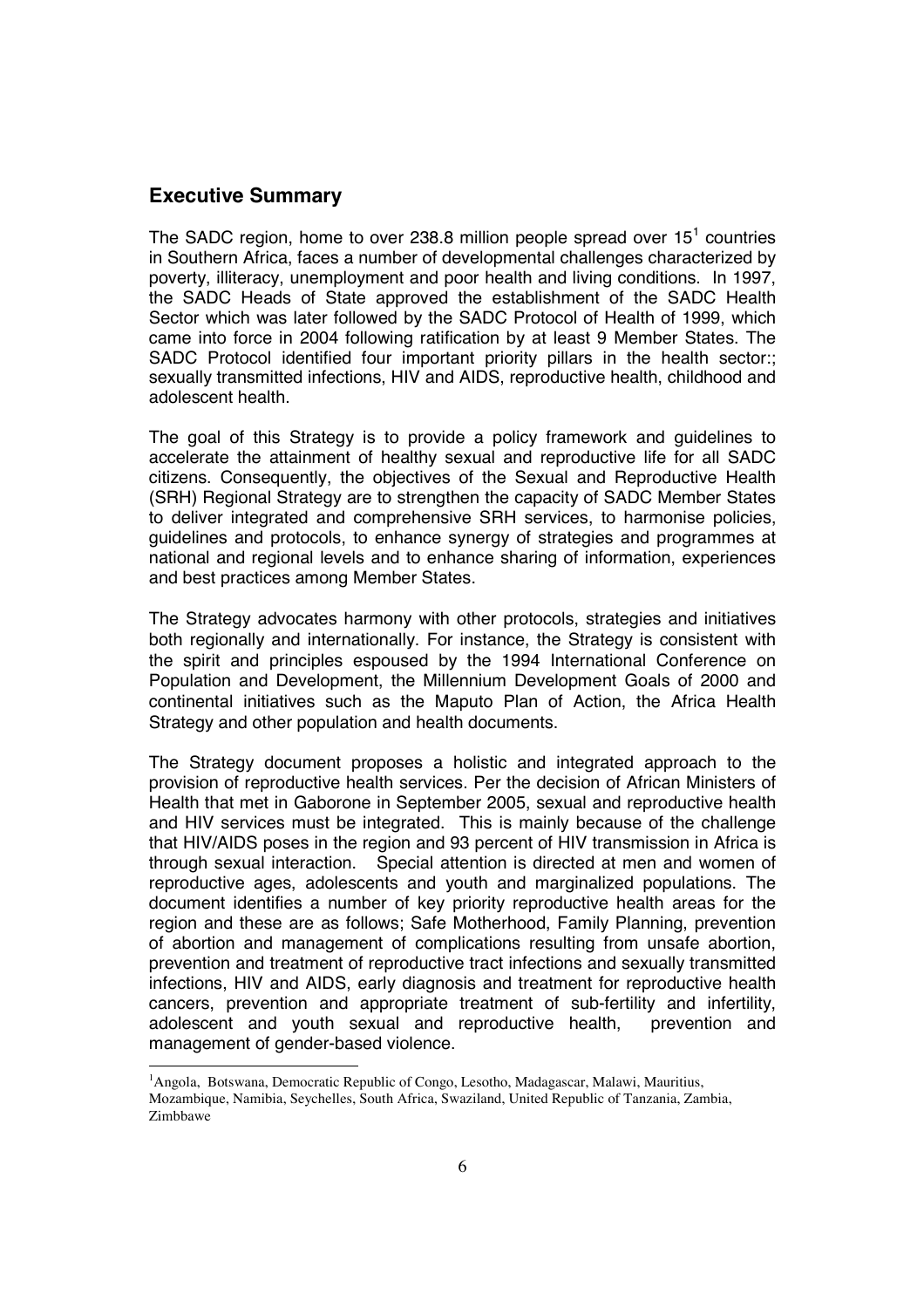To achieve its goals, the Strategy identifies key cross-cutting themes, such as health systems strengthening, attention to service quality, mainstreaming gender, creating linkages and partnerships, resource mobilization, developing monitoring, evaluation and surveillance systems.

### **1. Introduction and background information**

SADC is committed to addressing the socio-economic and human development problems of the region. In line with this commitment, the Secretariat together with the SADC Sexual and Reproductive Health (SRH) Managers developed a 9 year Sexual and Reproductive Health Strategy to address sexual and reproductive health challenges. The Strategy is a response to the felt and unmet need as indicated by poor reproductive health outcomes in many Member States of the region. The Strategy takes into account a number of factors, including regional initiatives and those led by the African Union and international organisations. The priorities of the Strategy are informed by the challenges faced in providing Sexual and Reproductive Health services in the SADC region among which are health infrastructure and socio–economic conditions.

#### **1.1 The SADC**

The SADC was formed in 1980 then known as the Southern African Development Coordinating Conference (SADCC), a loose alliance with the main aim of coordinating development projects to lessen economic dependence on the then apartheid South Africa. The Windhoek Treaty of 1992, transformed the entity from a loose association into a development community with legal identity. mandated to promote unity, social and economic integration and development in the region.

The *vision* of SADC as declared in Windhoek in 1992 is "of a shared future: a future within a regional community" that will ensure economic well-being, improvement of the standards of living and quality of life, freedom and social justice and peace and security for the peoples of Southern Africa.

The *mission of SADC* is "To promote sustainable and equitable economic growth and socio-economic development through efficient productive systems, deeper co-operation and integration, good governance, and durable peace and security, so that the region emerges as a competitive and effective player in international relations and the world economy".

SADC consists of 15 Member States and is a relatively large sub-region (6.2 million km²) composed of countries diverse in size. It has a total population of approximately 238.8 million with country populations ranging from 1.1 million (Swaziland) to 80 million (DRC). Socio-political conditions in the region also vary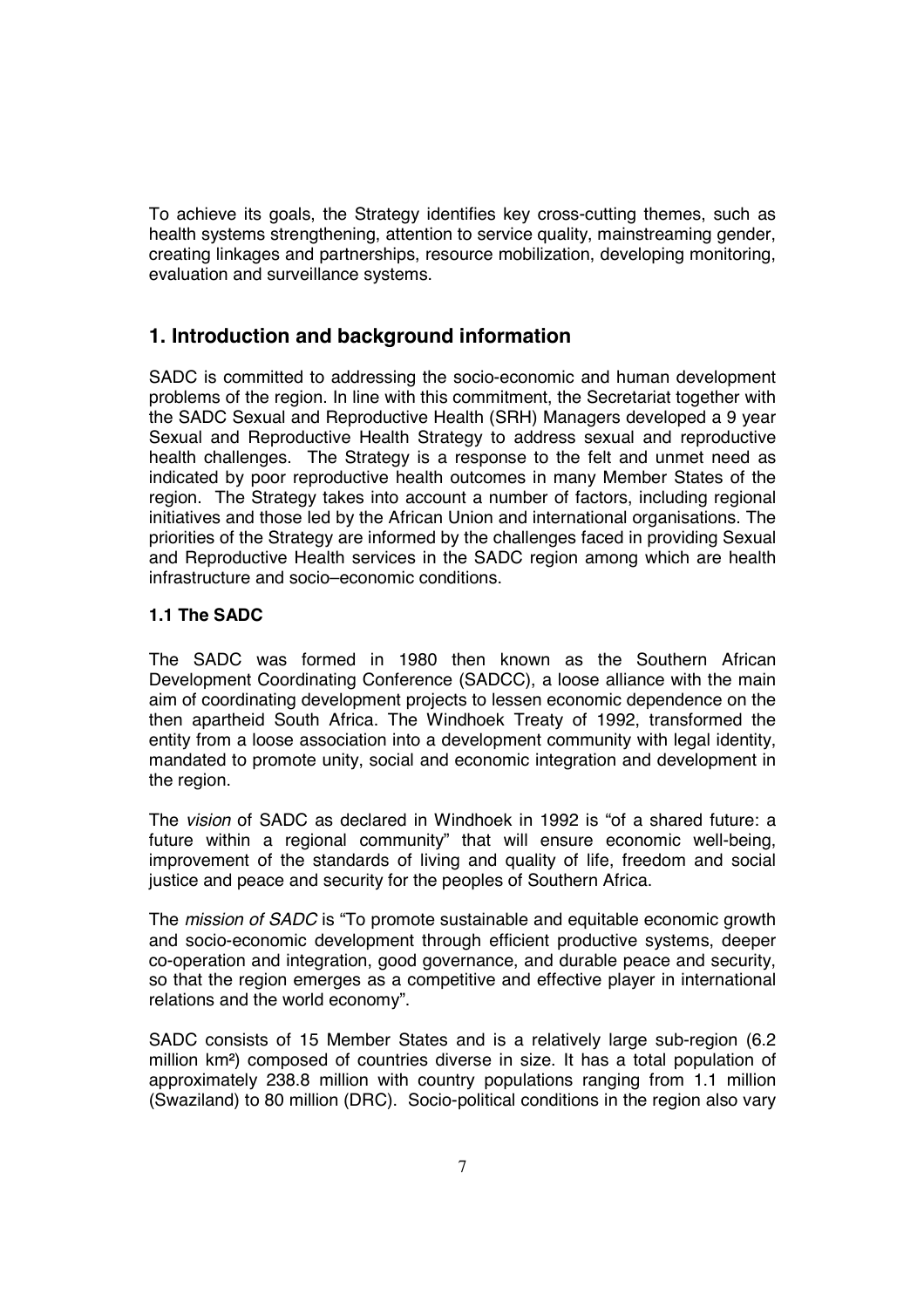widely underlined by a recent past of wars and conflicts and consequent instability. For instance, in 2004, the combined Gross Domestic Product (GDP) for Southern Africa was estimated at \$296.4 billion. South Africa, the region's most developed economy, has a GDP of \$213.1 billion, which constitutes more than two thirds of the combined GDP of the rest of the SADC members.

#### **1.2 The Context of the SRH Strategy**

The SADC SRH Strategy has been developed within the context of the global, continental and regional policy frameworks, protocols and commitments.

After a number of decades during which the international community looked at population issues from purely a demographic perspective, the **International Conference on Population and Development (ICPD),** held in Cairo in September 1994, represented a paradigm shift in dealing with the population and development issues. The ICPD/PoA shifted the attention of governments, intergovernment agencies and the civil society from demographic targets to the quality of individual lives and emphasized the centrality of the individual to development. It underscored (a) the fact that women's empowerment was a development end in and of itself, (defined sexual and reproductive health and its significance to the health of particularly women, it emphasis a couple-year protection to sexual and reproductive health and rights (SRH&R), the development and empowerment encouraged making available SRH& related information to youth and adolescents.. In addition, the ICPD/PoA called upon governments and donor agencies to adopt an integrated approach for the achievement of a sustainable and people centred development.

This holistic approach was reinforced through the deliberations and recommendations of the **Fourth World Conference on Women (FWCW),** held in Beijing in September 1995, which put emphasis on gender equity and equality, reproductive rights and a rights-based approach to reproductive health. In September 2005, the World Summit also urged nations to make universal access to SRH services and of late a related target was included in the MDGs.

The **Millennium Summit,** held in September 2000, adopted the **Millennium Development Goals (MDGs)** to be achieved by 2015. Adoption of the MDGs consolidated the recommendations of the major UN conferences held in the 1990s. Universal access to reproductive health services by 2015 as stipulated in the ICPD/PoA is not explicitly articulated in the MDGs. In this regard, the then UN Secretary General Kofi Annan stated "*The Millennium Development Goals, particularly the eradication of poverty and hunger, cannot be achieved if questions of population and reproductive health are not squarely addressed".* This message was at the Fifth Asian and Pacific Population Conference in Bangkok in December 2002. The inclusion in 2006, and in 2007 in the MDG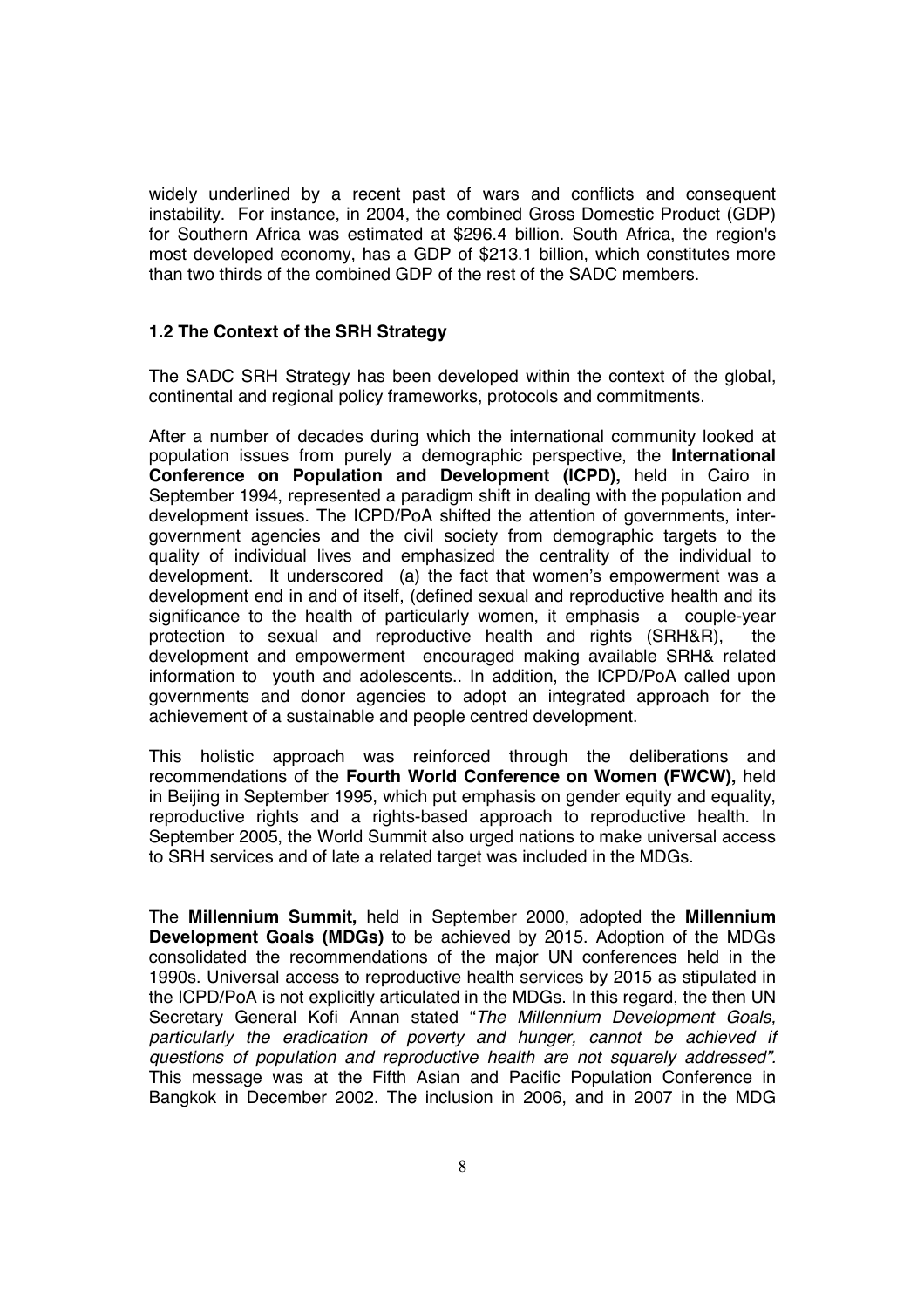monitoring framework, of the new Target on Universal access to RH by 2015, cemented a more comprehensive approach, inclusive of rights and health, to addressing mortality and morbidity in both the woman and the newborn child. ICPD POA contributes not only to the health MDGs, but also to all the others, including poverty reduction and gender equality. It allows a broader base for right to health and development.

However, it is noted that, of the 8 MDGs, three have direct bearing on reproductive health issues. The three are related to *reduction of child mortality*, improvement of maternal health, and combating HIV and AIDS, malaria and other diseases.

The Africa Health Strategy of 2007 to 2015 represents an effort to operationalise the global commitments to deliver basic health care at continental level. The Africa Health Strategy also promotes integrated approaches and linkages to delivering health care and strengthening of health systems. The Maputo Plan of Action of September 2006, which extensively deals with universal access to comprehensive sexual and reproductive health services in Africa, identified some of the reproductive needs of the continent.

These commitments, together with the resolutions and decisions of the World Health Assembly (WHA) on sexual and reproductive health have been taken into account in developing the SADC Sexual and Reproductive Health Strategy and Plan of Action.

#### **1.3 SADC Health**

At their meeting in Mauritius in August 1997, SADC Heads of State and Government approved the establishment of the SADC Health Sector. The goal of the sector, as stated in its Health Policy Framework approved in 2000 is to "attain an acceptable standard of health for all citizens by promoting, coordinating and supporting the individual and collective efforts of Member States". Within this goal were two aims:

- to reach specific targets within the objective of "Health for All" in the 21st century by 2020 in all Member States based on the primary health care Strategy; and
- to ensure that health care is accessible to all within each Member State's economic reality.

Ministers of Health established a number of technical Committees consisting of Programme Managers and relevant Technical Experts, including one on Sexual and Reproductive Health. The committees oversee the development of plans of action, strategies and the implementation of programmes at the regional level.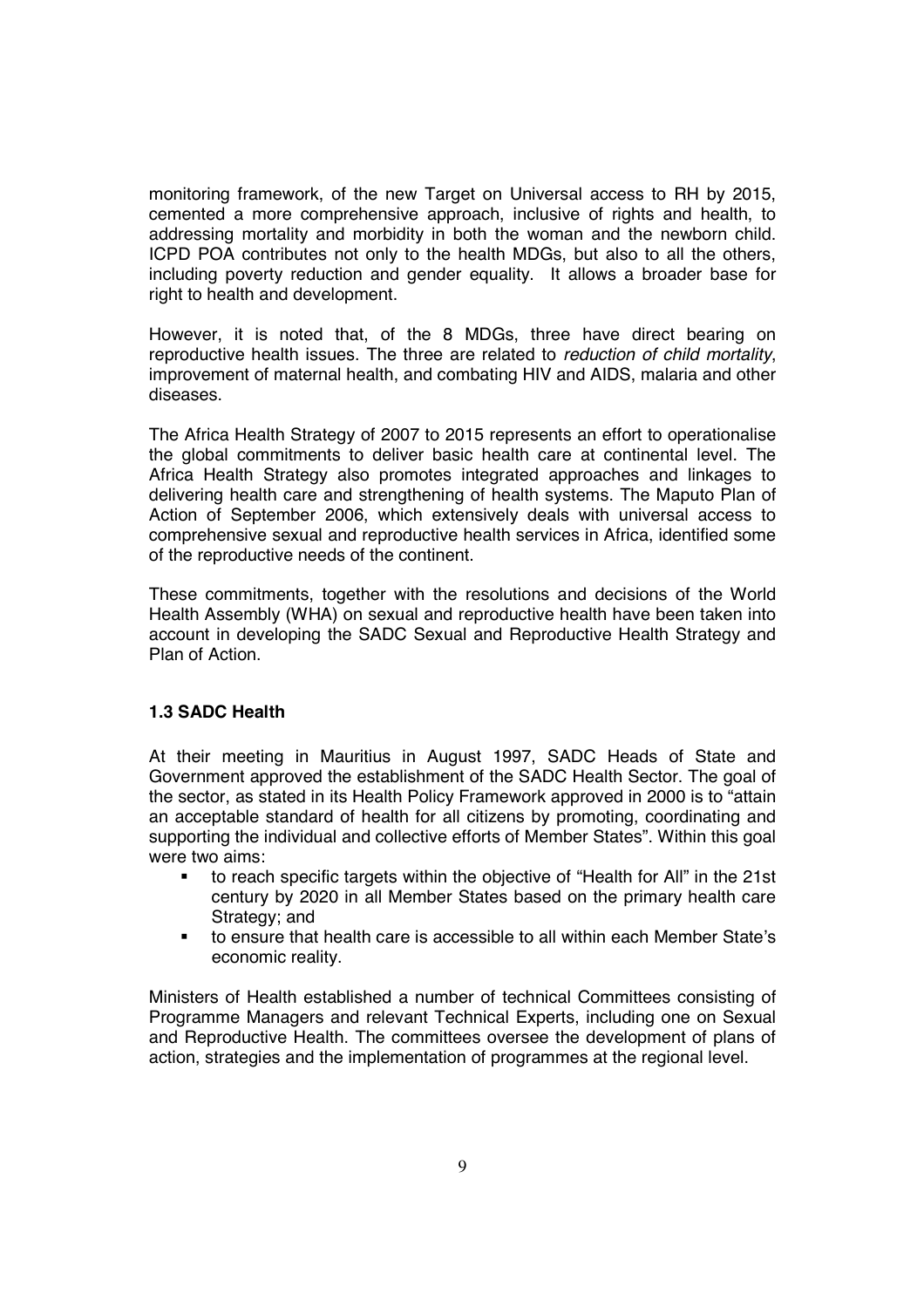#### **1.4 SADC Protocol on Health**

The Protocol on Health was developed with the aim of harmonising and rationalising resources in the implementation and the attainment of the health objectives in the region. It was ratified by more than two thirds Member States and entered into force in August 2004. The Implementation Plan of the SADC Protocol on Health has now been developed to operationalise the implementation of the SADC Protocol on Health.

The SADC Protocol on Health contains three important articles which are key to sexual and reproductive health. These are articles 10, 16 and 17. The following are extracts from these articles:

- **a) Article 10: HIV and AIDS and Sexually Transmitted diseases**  The article outlines that for the region to deal effectively with the pandemic, the State Parties shall
	- harmonise policies aiming at prevention and control;
	- develop regional policies and plans that recognises intersectoral approach to the diseases;
	- cooperate in the area of standardization of HIV and AIDS and STIs surveillance systems.

#### **b) Article 16: Reproductive Health**

State Parties shall formulate coherent, comparable, harmonised and standardised policies, particularly in,

- $\blacksquare$  developing a surveillance system for monitoring maternal and newborn mortality;
- developing strategies to reduce maternal and newborn mortality;
- $\blacksquare$  the reduction of genetic and congenital disorders leading to birth defects;
- **E** empowering men, women and communities at large to have access to safe, effective, affordable and acceptable methods for the regulation of fertility.

#### **c) Article 17: Childhood and Adolescent health**  The article states that parties shall

- co-operate in improving the health status of children and adolescents;
- develop and formulate coherent and standardised policies;
- encourage adolescents to delay engaging in early sexual activities.

At a meeting held in Kempton Park, South Africa, in November 2005, SADC Ministers of Health endorsed the Gaborone Declaration (held a month earlier in Gaborone) by AU Ministers of Health. Relevant sections of the Declaration have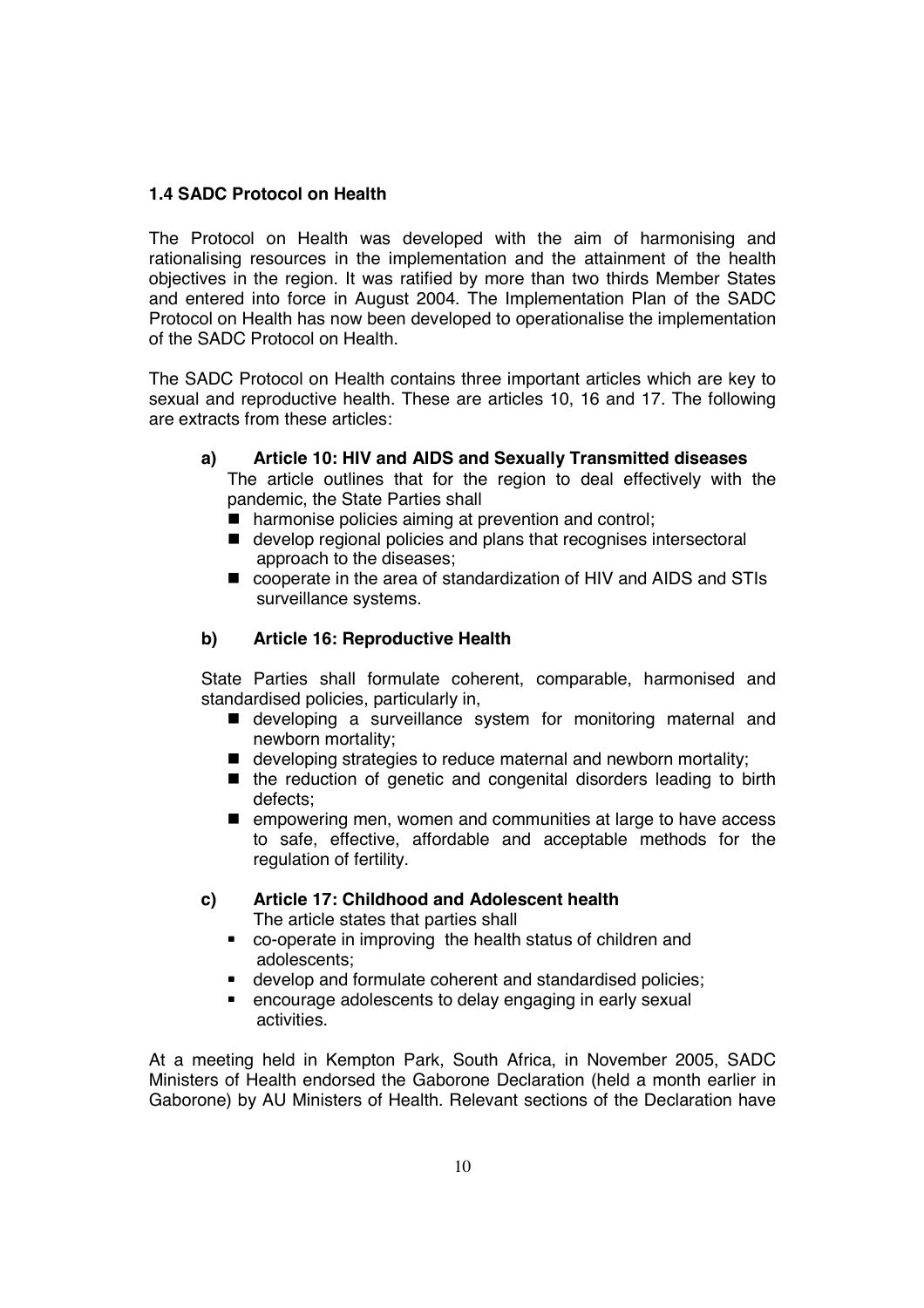been taken into consideration in the development of this Strategy. Of the twelve areas outlined in the Declaration, the most relevant to sexual and reproductive health was the "Implementation of the ICPD Goals and objectives by adopting the Sexual and Reproductive Health Policy Framework (SRH)".

During a meeting held in Durban, South Africa in April 2006, SADC Ministers of Health noted that the AU was going to convene a Special Ministerial Conference on Sexual and Reproductive Health in September 2006. Therefore, it was important for the SADC region to prepare for the AU meeting. At the same meeting, Ministers also reiterated the necessity for the region to undertake an audit on maternal deaths. They also committed themselves to provide data to facilitate timeous completion of the audit. They further directed that the SADC Sexual and Reproductive Health Technical Committee should meet urgently to prepare a SADC Report for the Maputo AU Conference scheduled for September, 2006.

#### **1.5 Process of developing the Strategy**

Recognizing the call by SADC Ministers of Health to address problems of SRH, an audit of reproductive health related mortality and morbidity was conducted in Member States by country Managers and Technical Experts with financial assistance from UNFPA. The technical experts supported data collection and report writing in Member States where there was limited capacity.

As part of the process, a questionnaire was developed and sent to all SADC Member States to guide data collection for the audit. Subsequently, a meeting of the SADC SRH Managers was convened and Managers were requested to bring relevant information to the meeting. The meeting was held in Johannesburg, South Africa, on 21<sup>st</sup> to 23<sup>rd</sup> August 2006. The presentations by Member States were used to develop an Audit Report which formed the basis of the development of the Sexual and Reproductive Health Strategy for the region.

The Strategy was developed in the course of 2006 and a draft report was approved by Member States later in the year. At the same time, it was important to harmonize the Strategy with documents, developments and protocols at the international and regional levels as well as new technologies that have become available for use since then, for example, male circumcision.

#### **1.6 SRH Challenge in SADC**

Reproductive health issues in the SADC region are consistent with those identified by the Maputo Plan of action for Africa. The SADC Audit Report of November 2007 on mortality and morbidity indicates that sexual and reproductive health status of people in the SADC region is relatively low.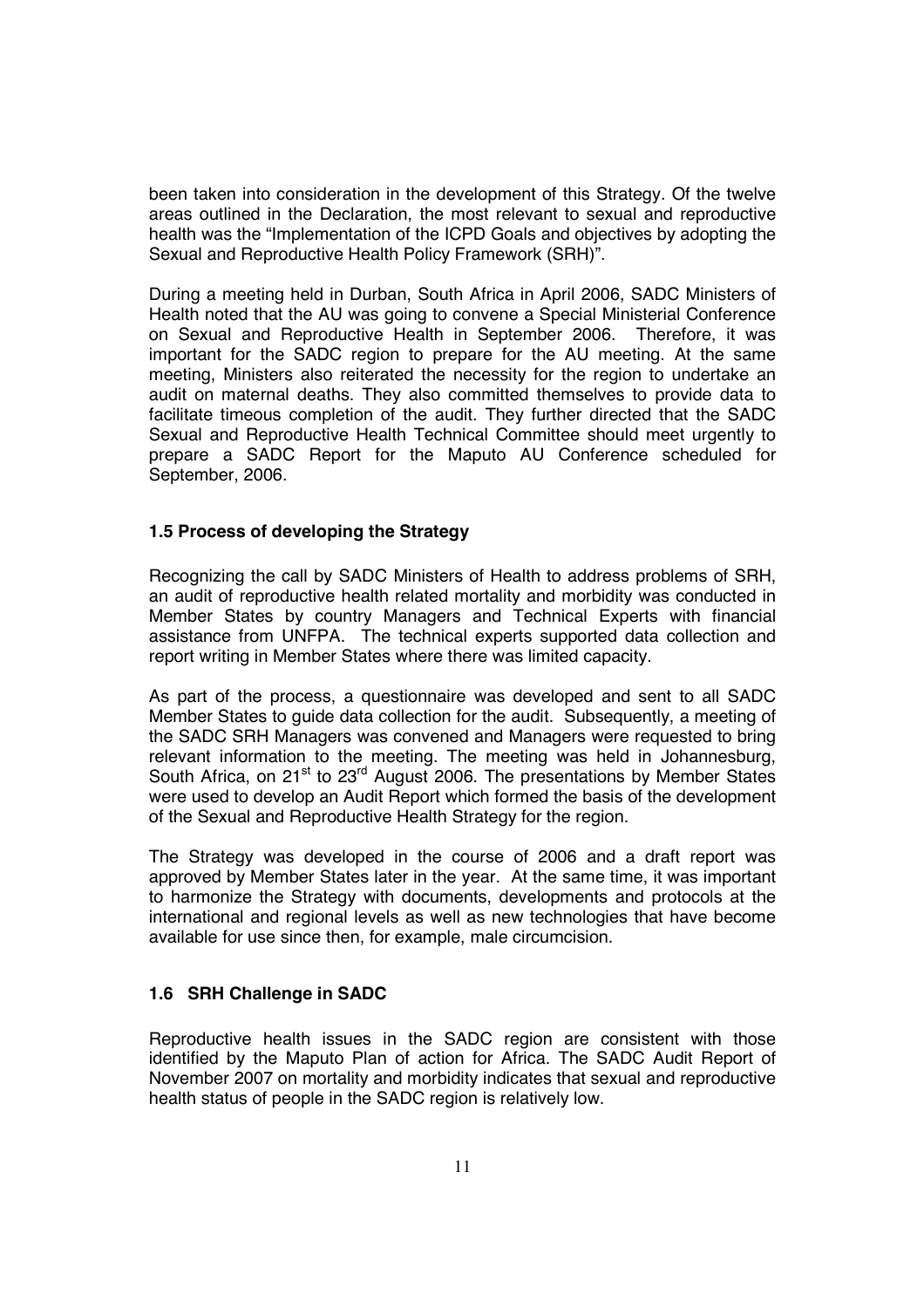**Maternal mortality** in SADC countries is high; ranging from 124 in South Africa to 1,300 in Angola per 100,000 live births. Maternal mortality trends are not showing substantial progress during the last two decades in the majority of countries and are even increasing in countries like Namibia. Only one member state, Mauritius is an outlier with maternal mortality of 45 per 100 000 live births. Direct causes of maternal morbidity and mortality are well known; hemorrhage, sepsis, pre-eclampsia/eclampsia, complications of unsafe abortion, and obstructed labour. Indirect causes are identified as HIV and AIDS, Malaria, TB and anaemia. Perinatal mortality and morbidity is also very high, many of these deaths are related to the poor health of the woman, the inadequate and the poor quality of care during pregnancy, labour and the post partum period. Interventions aimed to prevent and address these complications are well known and are cost-effective. These interventions should be accessible at first level (basic Emergency obstetric and neonatal care – EmONC) and referral level (comprehensive – EmONC). The weakness of health systems and the lack of access to skilled birth attendance<sup>2</sup>, in particular to a midwife or other with midwifery skills (MOMs) working in an enabling environment, during pregnancy, childbirth and the post-partum period, particularly when complication occurs, are the major determinants to maternal mortality.

**Antenatal care** has become an integral part of MCH care of most health care systems in SADC for decades but services are still not always focused $3$  and integrated and the mothers are not fully utilizing this service. Most countries report high rates of ANC for the first visit (over 90%), but less than 50% of women visit facilities for the recommended four antenatal visits. Coverage for prevention of mother to child transmission of HIV (PMTCT) is also low despite the high ANC attendance rate.

Secondly, a large proportion of pregnant women deliver outside health facilities. Birth deliveries attended by skilled service providers range from 42% in Angola to 99% in Mauritius. Paradoxically, in some countries reporting high rates of health facility delivery, there is also high maternal mortality ratios. This is the case with Botswana, South Africa and Zimbabwe and this suggests poor service quality at health facilities.

**Safe Termination of Pregnancy (where it is legal)** and effective post-abortion care could reduce maternal mortality in many of the SADC countries. Only two countries have legalized abortion, namely South Africa and Zambia. Even when allowed, there is the implication that procedures must be carried out by or under the supervision of doctors, a scarce resource in all of SADC countries. Post Abortion Care (PAC) is however more widely available and in some countries, incomplete abortion is managed successfully by nurse midwives using the manual vacuum aspiration.

 2 Skilled birth attendant definition

<sup>&</sup>lt;sup>3</sup> Focused ANC services: WHO definition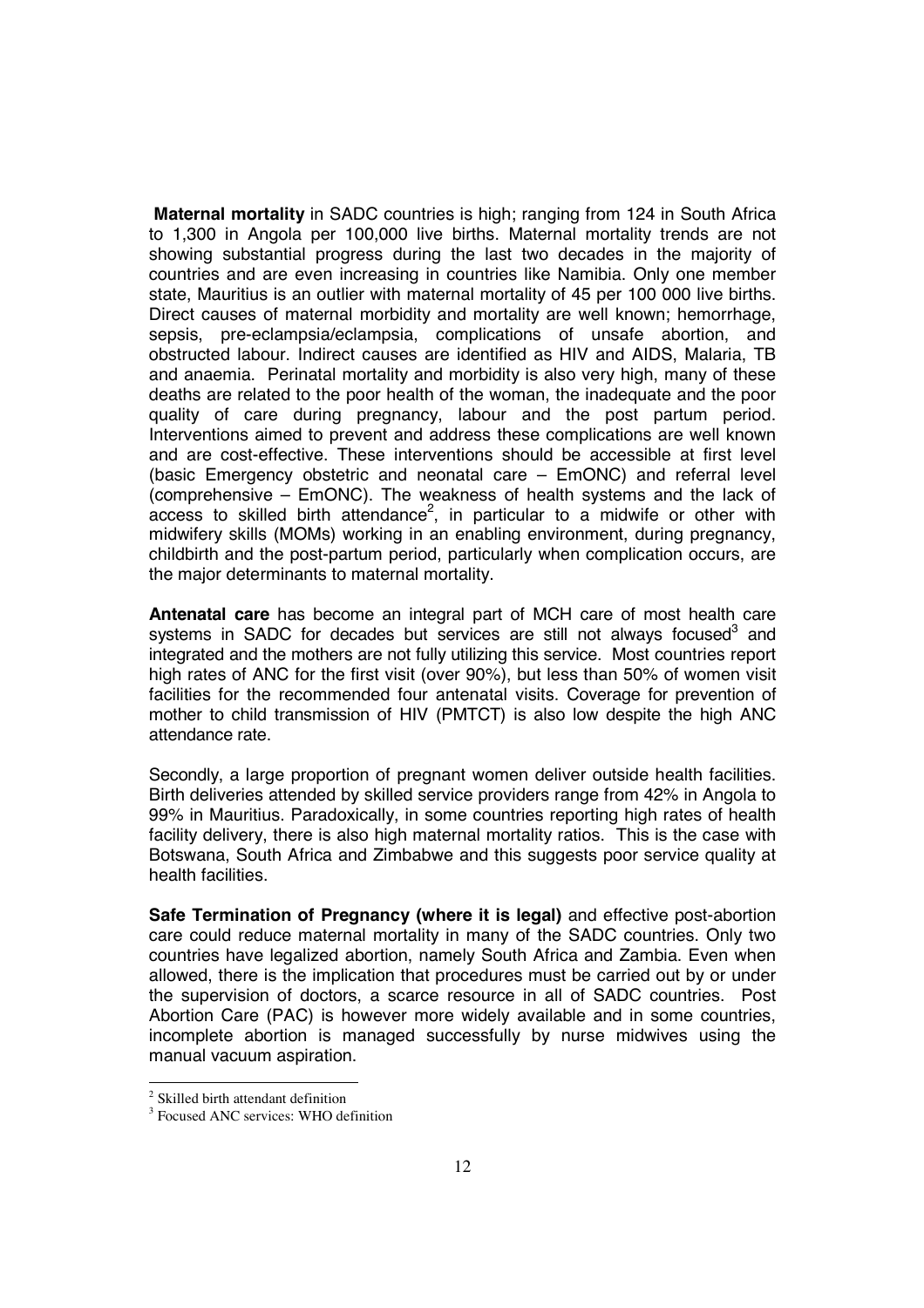**Family Planning (FP)** services have been in operation for about half a century in most SADC countries. The Total Fertility Rate has declined even though it still remains high in most countries and ranges from 2.7 in South Africa to 6.9 children per woman in Angola. In the same vein, the Contraceptive Prevalence Rate (CPR) has also increased but is still too low in most countries. It ranges from 6% in Angola to 75 % in Mauritius. Only three countries in SADC have CPR above 50%. and these are Mauritius (75%), South Africa (65%) and Zimbabwe (54%). Under these circumstances, it is unlikely that unmet need for FP would be realized in most countries. Family Planning is one of the three pillars of maternal mortality reduction strategies (with EmONC and Skilled birth attendance) as it is evaluated that FP services could reduce MMR by 30% and have also an impact on newborn and child mortality.

SADC countries recognize that **adolescent reproductive health** merits special consideration for a number of reasons. The population of the SADC countries, like the rest of Africa, is young and faces vulnerability resulting from a wide range of causes; among others, major transitional problems, lack of parental guidance, eroded community norms and lack of access to health services. Maternal morbidity is higher among youth because of risks of early pregnancy associated with medical, social and service related factors. Abortion, in the context of its illegal status in most African countries, poses a great risk for youth in the continent. The youth face other diseases that afflict them, namely, TB, sexually transmitted infections, including HIV and AIDS. Yet youth friendly services have yet to be adequately developed.

Indicators on adolescent health in general and reproductive health specifically, identify great risks associated with this age. Risk of maternal mortality is higher for girls during adolescence; abortion is higher and sexually active youth are likely to be exposed to multiple sexual partners. More than 50% of all new HIV infections occur among young people aged of 15-24 years. Invariably, HIV prevalence levels are higher for girls than boys throughout Africa. All these situations indicate the gap in services for adolescents and young people.

**HIV infection, AIDS and STI**s in the SADC countries continue to pose a serious challenge to the SADC countries since the 1980s. Southern Africa is the subregion in the world most devastated by the HIV and AIDS pandemic. Almost all countries are in the very high or higher categories for HIV prevalence. The SADC region has an HIV and AIDS programme to implement the Maseru Declaration on Combating HIV and AIDS, which was adopted by Heads of State and Government in July 2003. The programme aims at complementing Member States' efforts in their fight against the pandemic.

HIV and AIDS issues in the region are being addressed through the SADC Strategic Framework and Programme of Action on HIV and AIDS. HIV and AIDS problems span from prevention, care, treatment and support for all affected and infected groups. The large number of infected people and those affected (for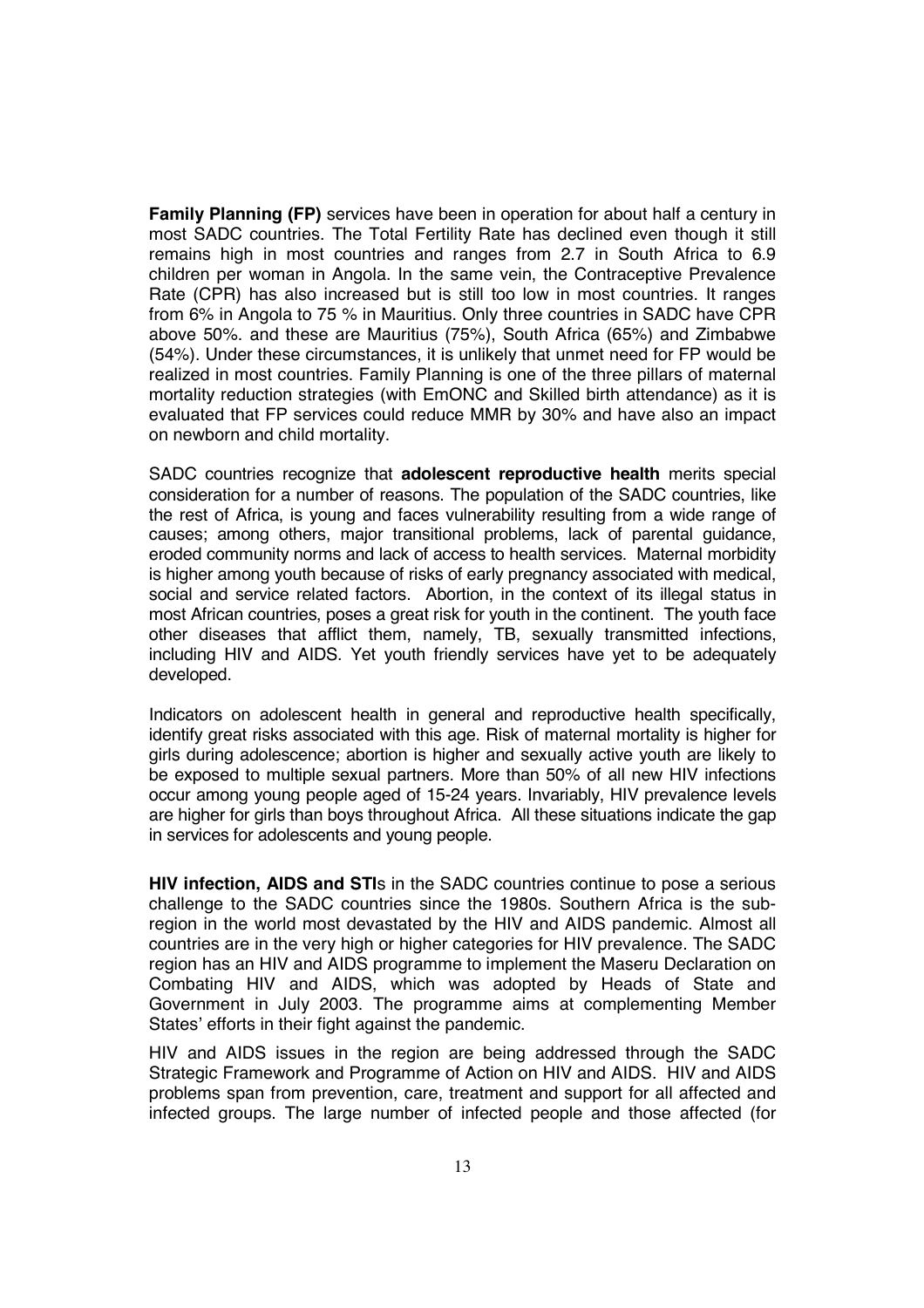example, orphans), raises new challenges of the reproductive health needs of these groups,

There are **other RH problems** that were identified by the audit report of 2007 but there was no data available to indicate the prevalence levels in the region. However, the report recognizes increased morbidity and mortality from cancers of the reproductive organs (for example, prostate, breast and cervical cancer). Infertility, which affects both women and men can lead to great suffering, stigmatization and divorces. Gender-based violence contributes to negative health outcomes in the region and yet the magnitude of the problem is not yet quantified. Cases reported to law enforcements agents probably reflect only a small fraction of the extent of the problem as many cases remain unreported. In general, there is dearth of information on these reproductive health issues and the public sector in most Member States lacks the facilities for basic investigations and treatment.

#### **2. Scope and Coverage of SRH**

A wide range of sexual and reproductive health services derived from international initiatives described in earlier sections above is indicated, being mindful that priorities may differ for each Member State and may change with respect to time. Secondly, the Strategy was developed in 2006 and since then some technologies have come to the forefront and SADC Member States may like to consider them. For instance, Male Circumcision is gaining increasing recognition as a new additional technology for preventing HIV infection and some Member States may consider adoption of the technology.

At national level, priorities may differ between Member States depending on context and local realities. Both regional and national priorities may change over time. Based on international initiatives, the Africa Sexual and Reproductive Health Policy Framework and the Maputo Plan of Action (PoA) on SRHR , the following key areas are identified as priority areas that require attention from SADC member states;

- Safe Motherhood
	- o Focused Antenatal care, skilled attendance at delivery, and postpartum and postnatal care
	- o Management of obstetric and neonatal complications and emergencies
- Family planning/birth spacing services
- Prevention of abortion and management of complications resulting from unsafe abortion
- Prevention and treatment of reproductive tract infections and sexually transmitted infections
- HIV and AIDS and its integration with SRH services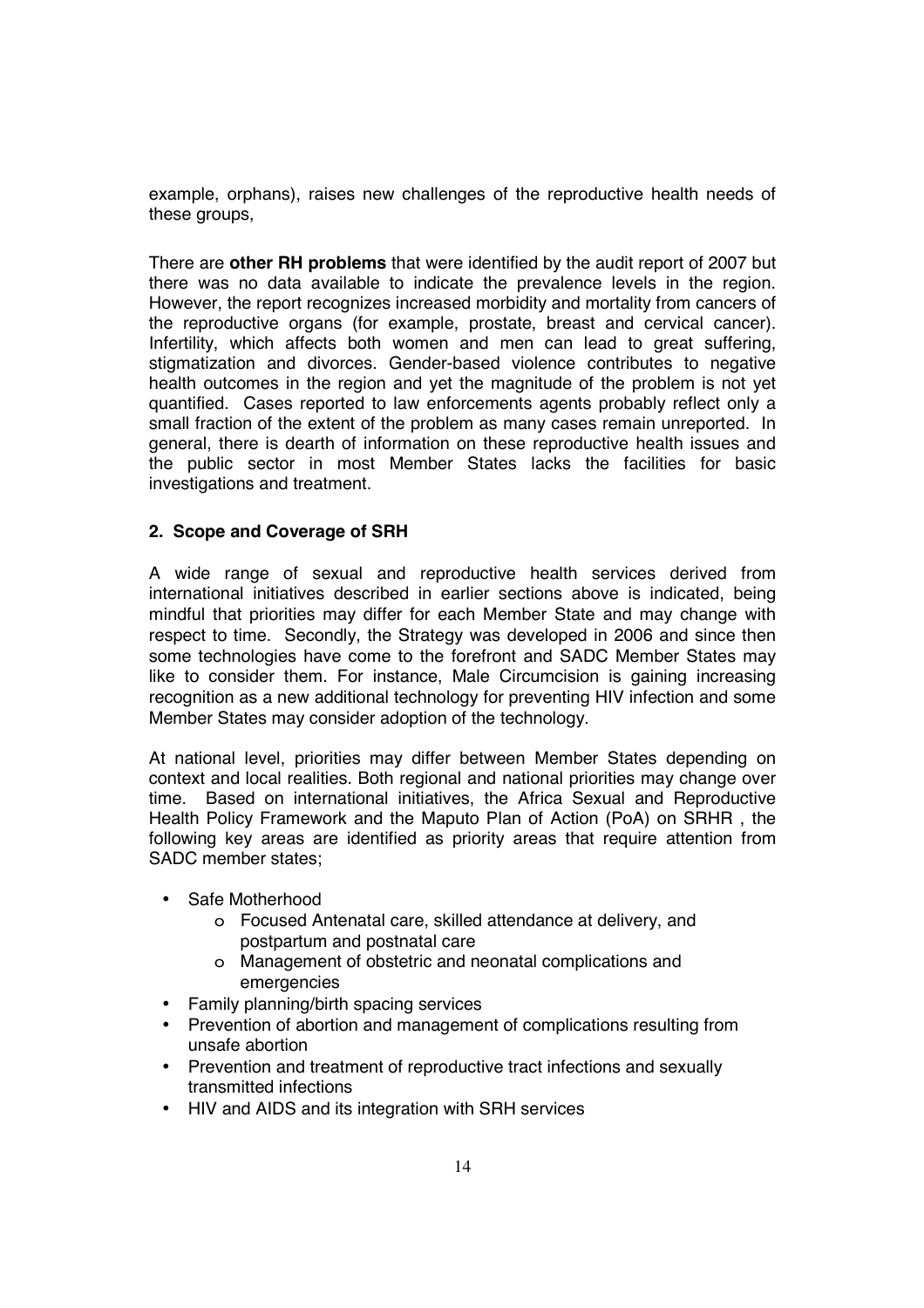- Early diagnosis and treatment for RH cancers (breast, cervical, male related)
- Promotion of education and support for exclusive breast feeding
- Prevention and appropriate treatment of sub-fertility and infertility
- Active discouragement of harmful practices such as female genital cutting
- Adolescent and youth sexual and reproductive health
- Prevention and management of gender-based violence

#### **3. Guiding Principles**

To effectively implement this Strategy, the following are key guiding principles for Member States

- Align policies, strategies and interventions to internationally and regionally agreed policy and strategic instruments and existing national initiatives on SRH
- Take a human rights approach to providing SRH services, including the right of all persons to the highest attainable standard of health.
- Policies, strategies and programmes must promote integrated and comprehensive service delivery and inter-sectoral collaboration at international, regional and national levels
- Member States and communities must actively participate and lead the design, implementation, monitoring and evaluation of service delivery efforts for ownership and sustainability
- Policies, strategies and programmes must be gender sensitive, particularly considering gender driven differences that cause vulnerability to SRH challenges.
- Priority for service delivery should be given to vulnerable population groups such as orphans and other vulnerable children and youth, poor women and men, people living with disabilities, old people and people living with HIV and AIDS.

#### **4. Aim of the Strategy**

The aim of the Strategy is to provide a policy framework and guidelines to accelerate the attainment of healthy sexual and reproductive life for all SADC citizens.

#### **5. Objectives**

Based on the challenges in provision of reproductive health services, the following objectives were identified:

• To strengthen the capacity of SADC Member States to deliver integrated and comprehensive SRH services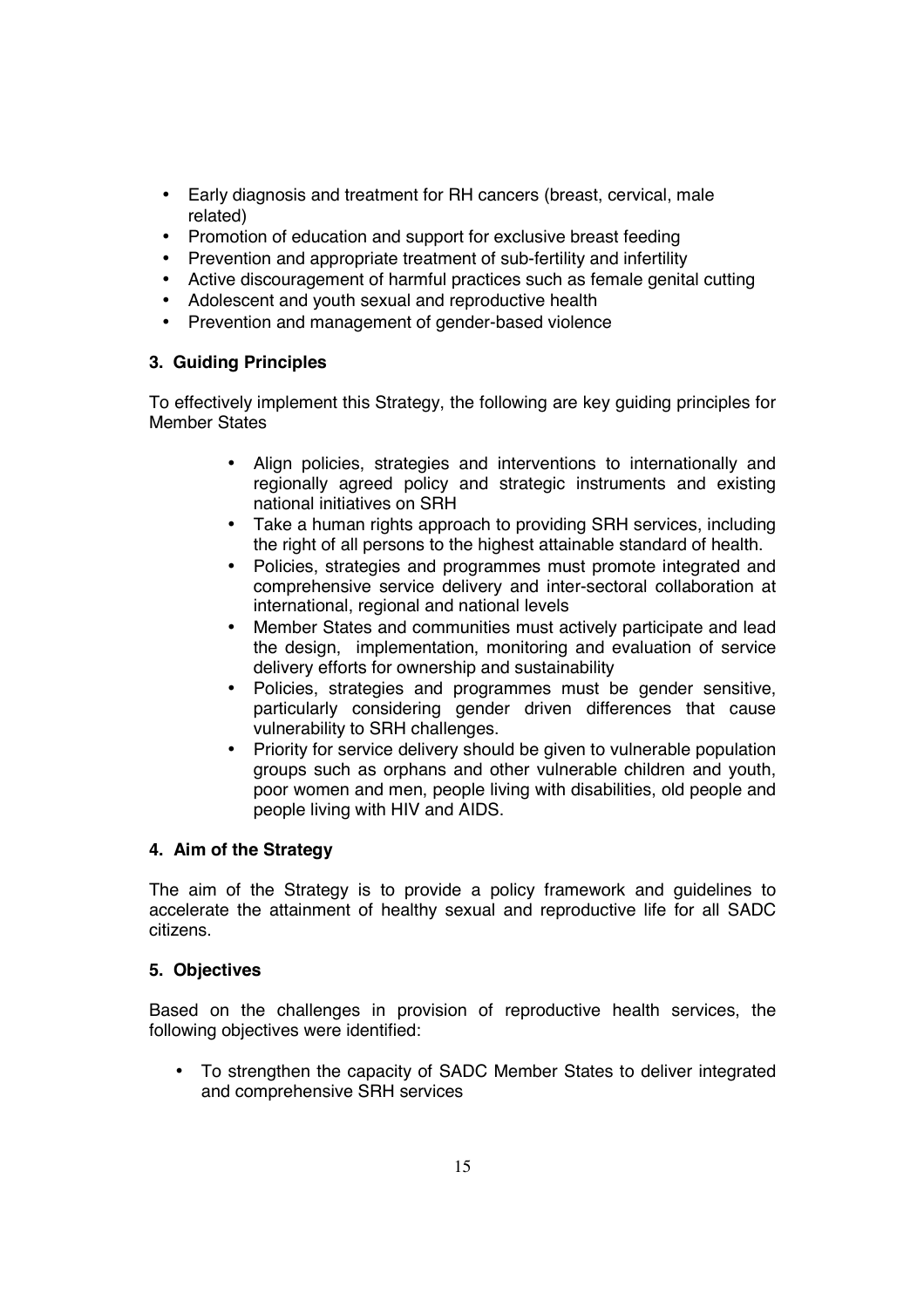- To harmonise policies, guidelines and protocols for the provision of SRH services in SADC
- To enhance synergy and complementarity of strategies and programmes on SRH at national and regional levels
- To enhance sharing of information, experiences and best practices among Member States
- To ensure evidence based, targeted and responsive policies and programmes on SRH

#### **6. Targets**

- By 2008:
	- All Member States would have developed a *roadmap* for accelerated reduction of maternal and neonatal morbidity and mortality;
	- All Member States would have implemented legislation governing the expanded scope of practice of health professionals.
- By 2010
	- All Member States to have integrated SRH with HIV and AIDS and other related services
	- SRH policies and strategies would have been harmonized and standardized;
	- All countries to have met the Abuja target of governments apportioning 15% to the health budget. Increase budget provision for SRH;
	- Cooperation and coordination in the area of SRH with international organizations and cooperating partners fostered;
	- **Surveillance system for SRH in place.**
- By 2015
	- Maternal mortality ratios reduced by 75% in all SADC Member States;
	- Access to sexual and reproductive health services improved particularly for vulnerable populations (orphans and vulnerable children, people living with HIV and AIDS, people living with disabilities, older people, people living in rural and peri-urban communities);
	- Member States governments meeting the Abuja commitment of 15% of National budget allocation towards health programmes.

#### **7. Priority Target Groups**

The Maputo Plan of Action recognizes a holistic approach which encompasses the whole life span of an individual from conception to old age. Further, emphasis will be on men and women of reproductive ages, older people, newborns, young people, rural, mobile and cross boarder populations, displaced population and marginalized groups.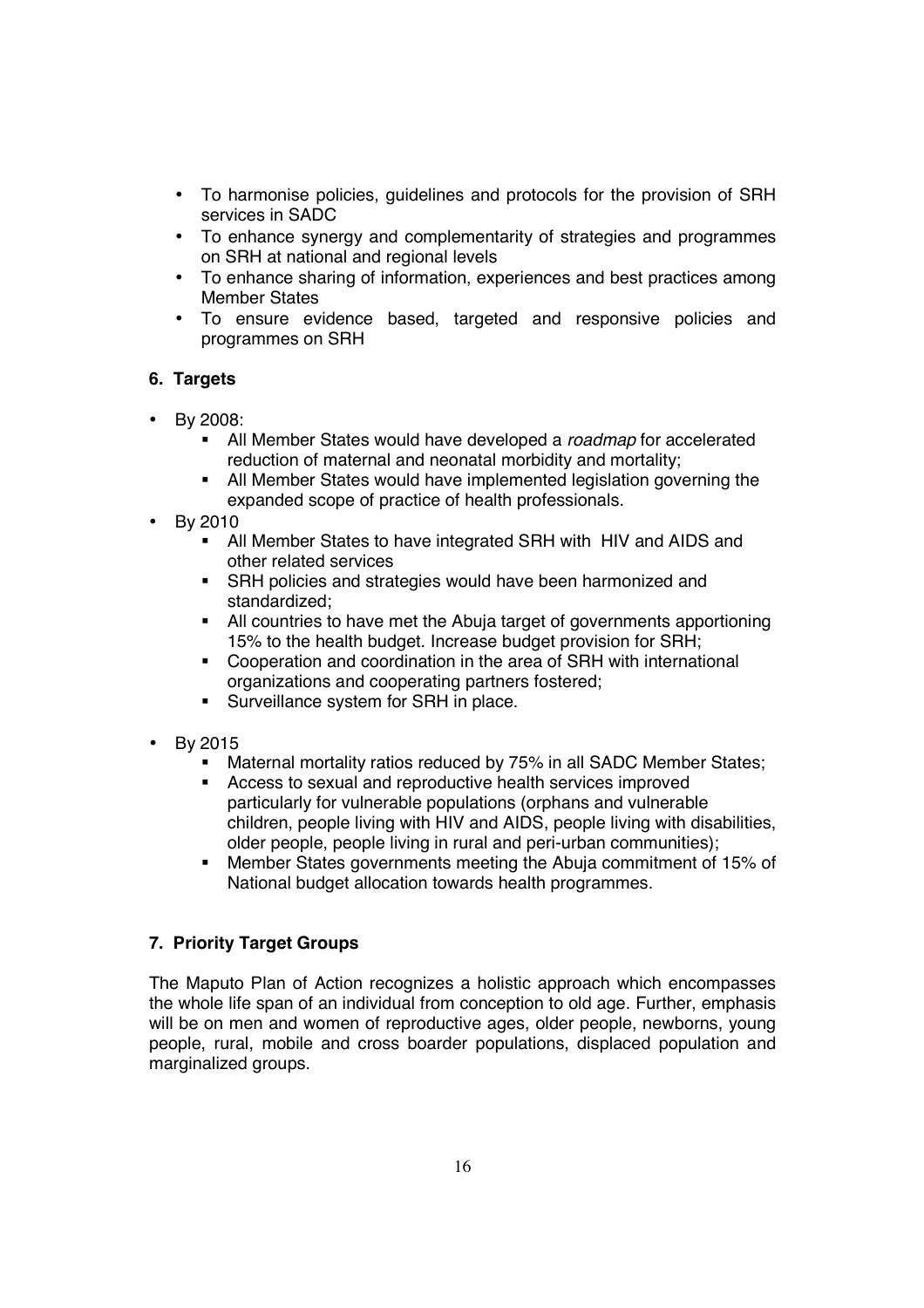The African Youth Charter recognizes the needs of those mentally and physically challenged among other vulnerable youth. In the past few decades, the SADC region has witnessed an increasing number of orphans and other vulnerable children due to HIV and AIDS, poverty, violence and conflict situations. The definition of orphans and other vulnerable children spans from infancy upto seventeen years and sometimes upto 24 years. The older segment of this population (where relevant) lacks access to reproductive health services and increasingly, the majority of their caregivers are generally elderly women with inadequate reproductive health information to support OVC needs. In the case of child headed households, access to reproductive health education may be unavailable. Another vulnerable group whose needs are not adequately addressed are men and women living with HIV and AIDS.

#### **8. Strategic Priorities for Action**

#### **8.1 Health Systems Strengthening**

A fully functional health system is a prerequisite for delivering good quality reproductive health services. Requirements for effective health systems may vary but some of the basic elements to be put in place include;

- a well-performing health workforce
- coherent organization and management (effective leadership and governance )
- good health financing systems to raise adequate funds for health, and to ensure protection for financial risks
- a well-functioning health information system that ensures the production, analysis, dissemination and use of reliable and timely information
- equitable access to quality essential pharmaceutical and health products and technologies
- Also consider infrastructure; equipment, and SRH commodities

#### **8.2 Quality of Reproductive health services**

The SADC Audit Report on reproductive health and related mortality and morbidity identifies lack of quality of services to account for poor utilization of services as well as poor health outcomes. Delivery of quality of services is a crosscutting theme for all areas of SRH. Basic elements of quality of care are access to commodities and supplies, relevant physical infrastructure, availability of technically competent service providers, interpersonal relations, provision of relevant information for patients of clients, and referral to other services.

#### **8.3 Integrated Approach and Linkages**

The Strategy calls for integration of different reproductive health services to maximize the effectiveness of resource utilization. The provision of comprehensive reproductive health services through integration of STI, HIV and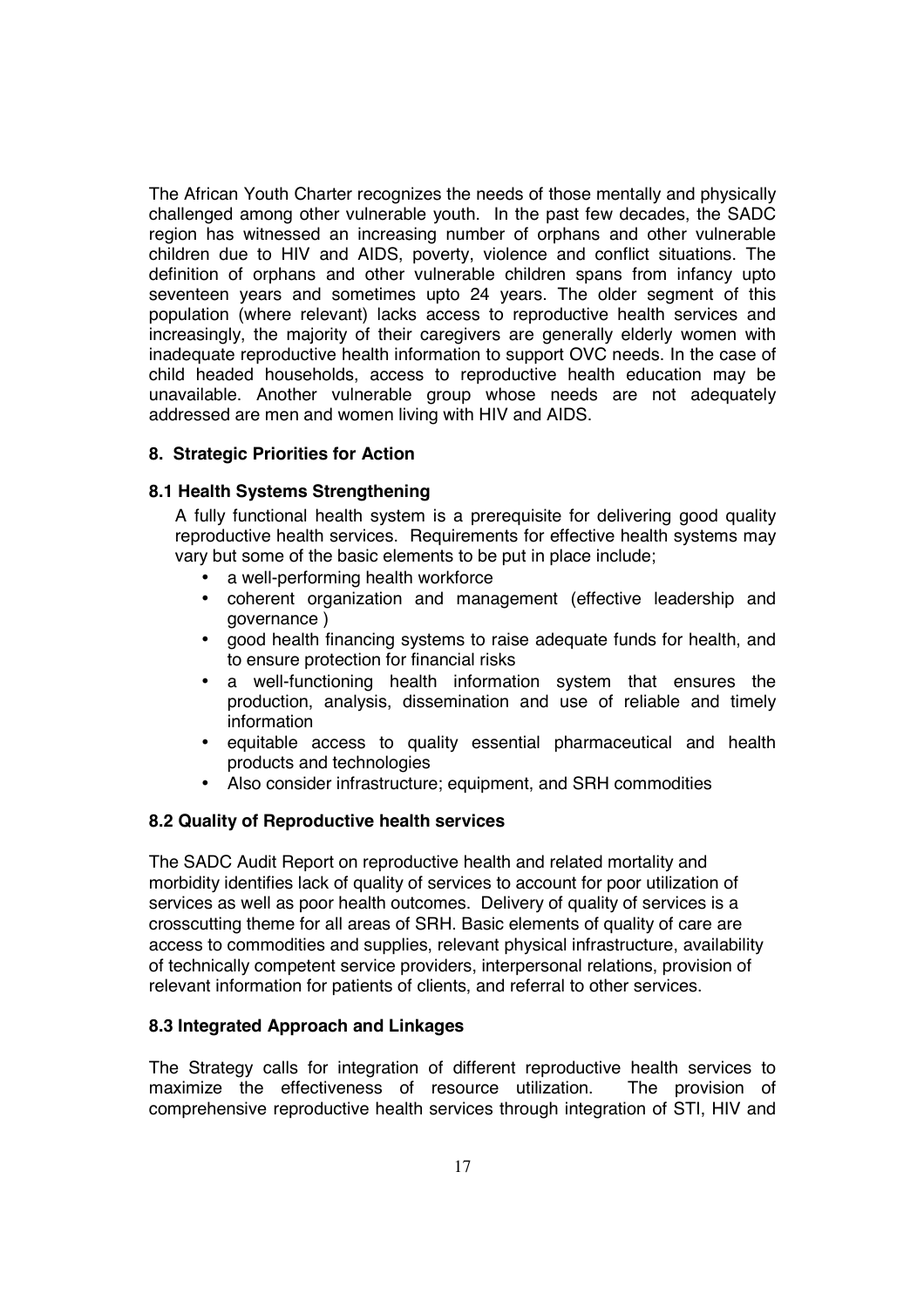AIDS into other SRH services and into Primary Health Care is promoted. For Member States facing the new challenges increasing numbers of TB cases, there is a call for integration of TB into STI/HIV/AIDS services. In line with the Africa Health Strategy, there is a call for integration of nutrition into SRH services, especially for pregnant women and children by incorporating nutrition in the school curriculum, and institutionalization of food fortification.

The Strategy also promotes forging of strong linkages of between SRH with other relevant developmental and poverty reduction strategies to minimize individual risk and vulnerability to SRH challenges. In particular, the sexual and reproductive health needs of vulnerable groups such as orphans and other vulnerable children and youth, people living with disabilities, people living with HIV and AIDS are promoted. Challenges are noted in the region with regards to capacity for integrating and providing comprehensive SRH services. Efforts will be made to develop guidelines to support Member States in this regard.

#### **8.4 Strengthening Public-Private-Partnerships (PPP)**

The Strategy promotes partnerships, coordination and joint programming and service delivery among stakeholders, namely, governments, civil society, the private sector and affected communities to ensure integrated, holistic and comprehensive provision of SRH services. Specifically, the following linkages will be promoted with,

- Traditional medical practitioners have been acknowledged as important players in the management of different aspects of SRH, especially STI, HIV and AIDS.
- Community involvement and strengthening: Community involvement could be through community groups, community workers, traditional birth attendants and volunteers.
- Relevant government ministries, multi-lateral and bilateral agencies, International Cooperating Partners at national and regional levels.

Partnerships will be part of planning, execution, resource mobilization, advocacy, monitoring and evaluation of the Strategy.

#### **8.5 Mainstreaming gender into all reproductive health programs**

To mainstream gender means that the SADC secretariat will facilitate and advocate for gender integration at policy, programme and activity levels. The State of the African Population Report of 2006 points out that achievement of the "eight MDGs will be greatly dependent on the achievement of MDG1 on poverty eradication and MDG 3 on gender equality". In the past decade, reproductive health literature has noted the growing poverty levels among women and this phenomenon is characterized by reference to "the feminization of poverty".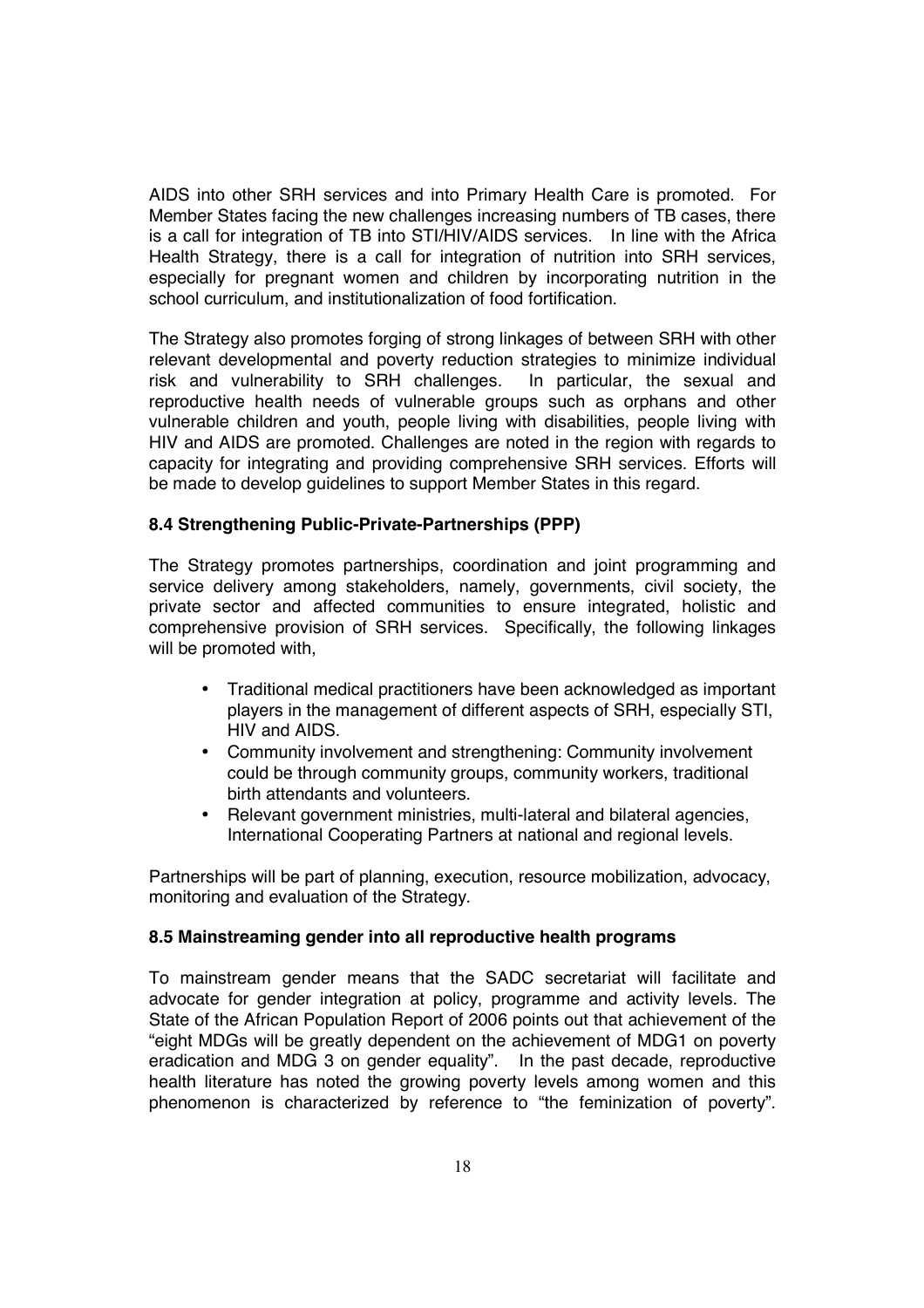Unfortunately, the same situation is now obtaining with respect to HIV and AIDS where the HIV epidemic is affecting females more disproportionately compared to males and this is also referred to as the "feminization of HIV and AIDS".

 Many initiatives recognise problems associated with lack of gender equity and support the call to promote helpful traditional practices and eliminate those that are harmful, for example, female genital mutilation (FGM). Innovative work on gender has started but a lot more remains to be done.

Specifically, the Member States could consider

- conduct research on women's specific health issues and equal involvement of both men and women in health related research
- Promote male involvement in provision of services such as care and information on sexual reproductive rights and maternal issues at household and community level
- Address the negative cultural practices
- Promote programmes on population education and sexual and reproductive rights or issues

#### **8.6 Surveillance systems for some diseases**

To monitor the short and long term effect of interventions for different reproductive health services, there is need to support and strengthen existing surveillance systems or to develop new ones. While Member States may have information based on surveys and small scale studies, there is a gap of a surveillance system that is for the region and covers private and public sectors. There is need for Member States to identify key reproductive health issues that need to be monitored through surveillance systems with standard data items for all countries. The Member States will need to agree on a definition of a set of indicators, tools and processes. Surveillance systems will have to be sensitive to tracking SRH challenges among specific vulnerable groups, namely people living with HIV and AIDS, people living with disabilities, children and youth, the poor and people living in rural and hard to reach communities.

#### **8.7 Monitoring and Evaluation**

Examine the African Monitoring, Evaluation and Reporting tool developed by the AU Commission and the possibility of is adoption to suit the needs of the SADC Secretariat and region. Alternatively , tools will be developed and agreed upon in the region, and Member States will be required to submit periodic reports on specifically agreed upon SRH indicators, based on international/global indicators. There will also be periodic reviews at regional levels conducted. The Secretariat will facilitate the development and monitoring of key progress indicators.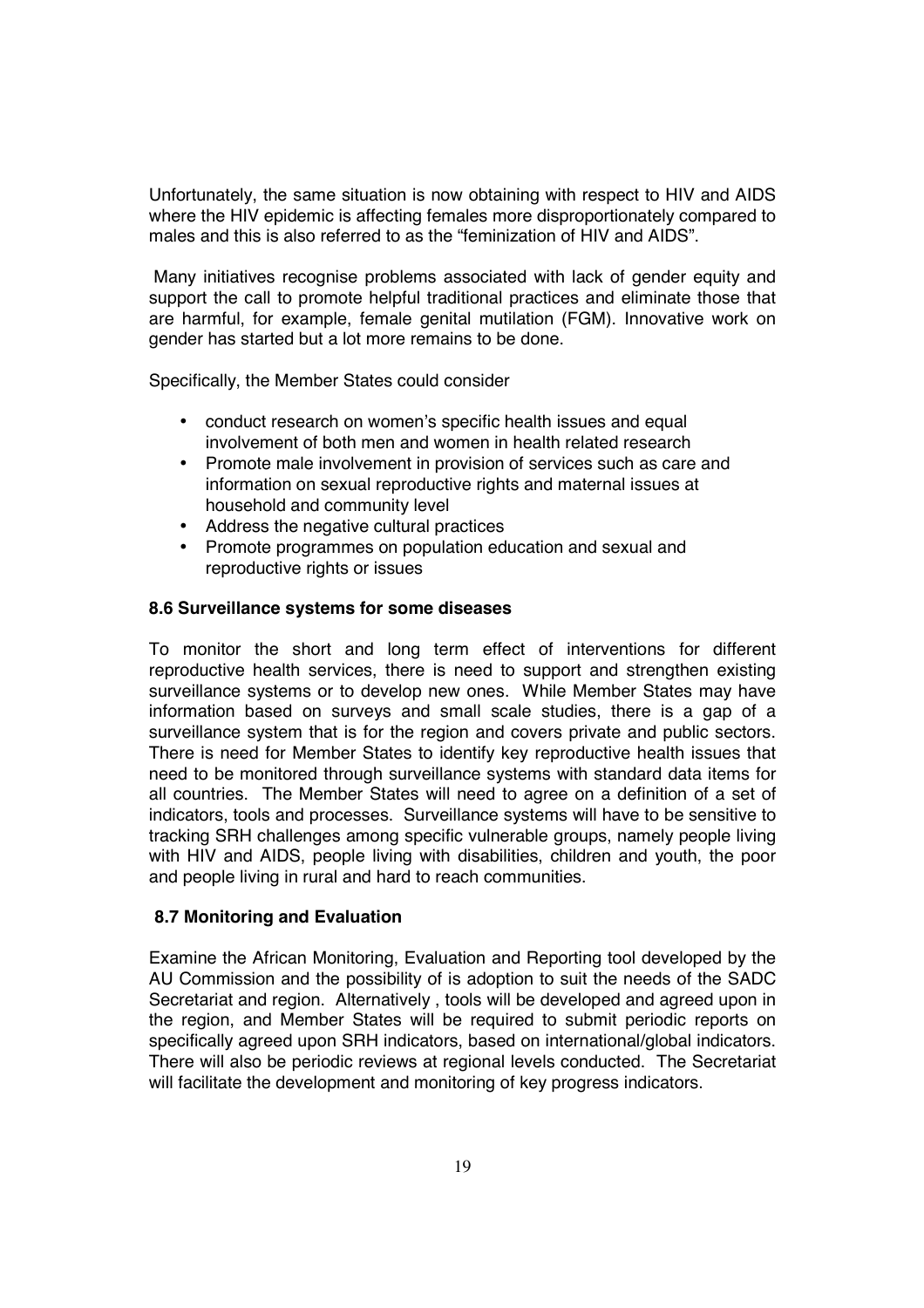Many reports have identified the SADC region to be lacking in data on many aspects of SRH, and this calls for more resources to strengthen the capacity of Member States in the use of health management information systems. Strategies identified by the plan may require the region to conduct operations research to test strategies that work in their circumstances and can feed into service delivery programmes.

Potential areas of evaluation include investigating ways of integrating different services, addressing health systems' challenges, using partnerships for effective service delivery. At regional level, a mechanism has to be devised to identify and disseminate best practices to Member States.

A comprehensive review will be undertaken at the end of the ninth year (2015) by external reviewers and Partners.

#### **8.8 Resources Mobilization**

The implementation of this Strategic Plan will require resources. These will be in the form of human, material and financial resources. Member States will contribute in the form of staff time and by financing their attendance at meetings where funds have not been secured. Member States should also endeavor to budget for the implementation of some of the interventions that need financial support. Member States will also contribute towards funding for the SRH programme of work through staff time and covering costs for attending some of the activities/meetings of the programme.

The Secretariat will be responsible for ensuring that funds are mobilised from all parties, including co-operating partners, to implement regional activities. For the Secretariat to implement this Strategy, there is a need to strengthen the SADC Secretariat by recruiting additional personnel to facilitate the implementation of this Strategy.

Substantial resources will have to be mobilised for implementation of SRH programme and projects. The Strategy calls for SADC countries to implement the Abuja agreement that 15% of national budgets should be devoted to health. At this point, the SADC Secretariat does not have readily available data to monitor how far this goal being achieved by Member States and how much of the budget is devoted to SRH.

Key stakeholders in the health sector (for example, Partners, UN Agents i.e UNFPA and WHO) have bilateral agreements with SADC and Member States. These stakeholders may undertake to support the specific areas and tasks for specific sectors.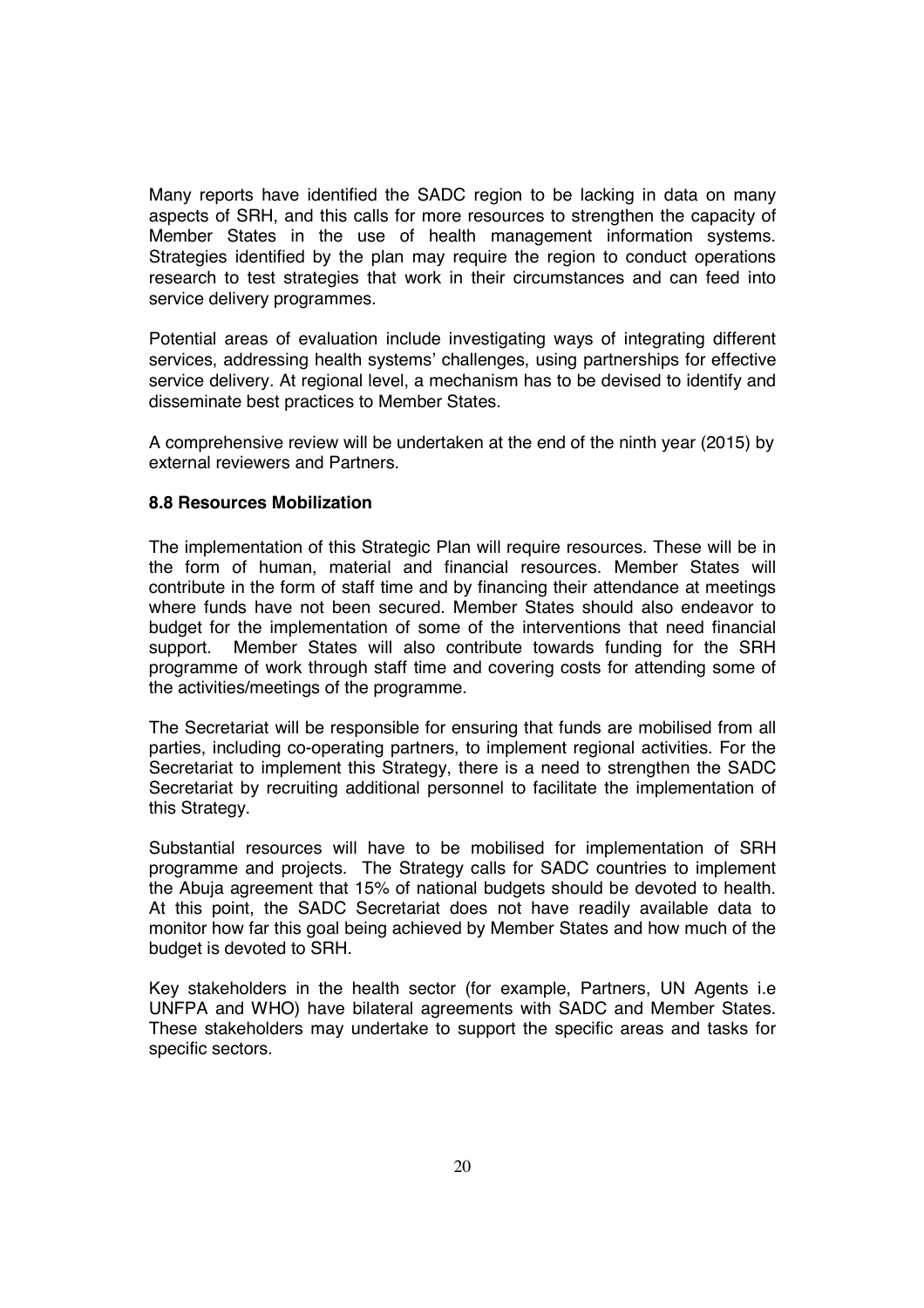The required resources for the implementation of this plan will be costed at the later stage. Meanwhile, the Secretariat and the Technical Committee will solicit funds for implementation.

#### **8.9 Advocacy and Policy Development**

Member States, to varying degrees, are implementing activities that address different aspects of sexual and reproductive health. To implement comprehensive reproductive health programmes, there is need to initiate advocacy activities for new issues (for example infertility and sub fertility issues, PLHA, OVC), and to strengthen advocacy and policy development where some activities are already in place. While Member State governments are usually the target group, communities will increasingly play crucial roles in addressing reproductive health needs of new groups coming into the scene because of HIV and AIDS. For instance, a large number of orphans and vulnerable children are in need of different services as they grow from infancy, through adolescence and childhood. Similarly, PLHA have sexual and reproductive health needs of which Member States are still not experienced to deal with. Policy formulation and guidance for providing services for these groups will need to be developed and experiences shared between Member States.

#### **9. Institutional Framework**

In aligning this Strategy to the Implementation Plan of the SADC Protocol on Health, this Strategy will use the institutional framework as outlined in the implementation Plan and it is outlined below.

#### • **SADC Ministers of Health (Subcommittee of ICM)**

The SADC Ministers of Health, constituted as a Subcommittee by ICM, will review, approve and propose the SRH Strategy for adoption by the ICM and monitor the implementation thereof.

#### • **Senior Officials**

All meetings of Ministers of Health will be preceded and supported by a meeting of senior officials at the level of at least Directors of Health Services.

#### • **Technical Committee on SRH**

Technical Committees consists of eight Member States. It is chaired by Swaziland with the following Members: Angola, Botswana, Malawi, Mozambique, South Africa, Tanzania and Zimbabwe. The Committee will be required to assist with development of detailed programme and project plans and to monitor the implementation of these.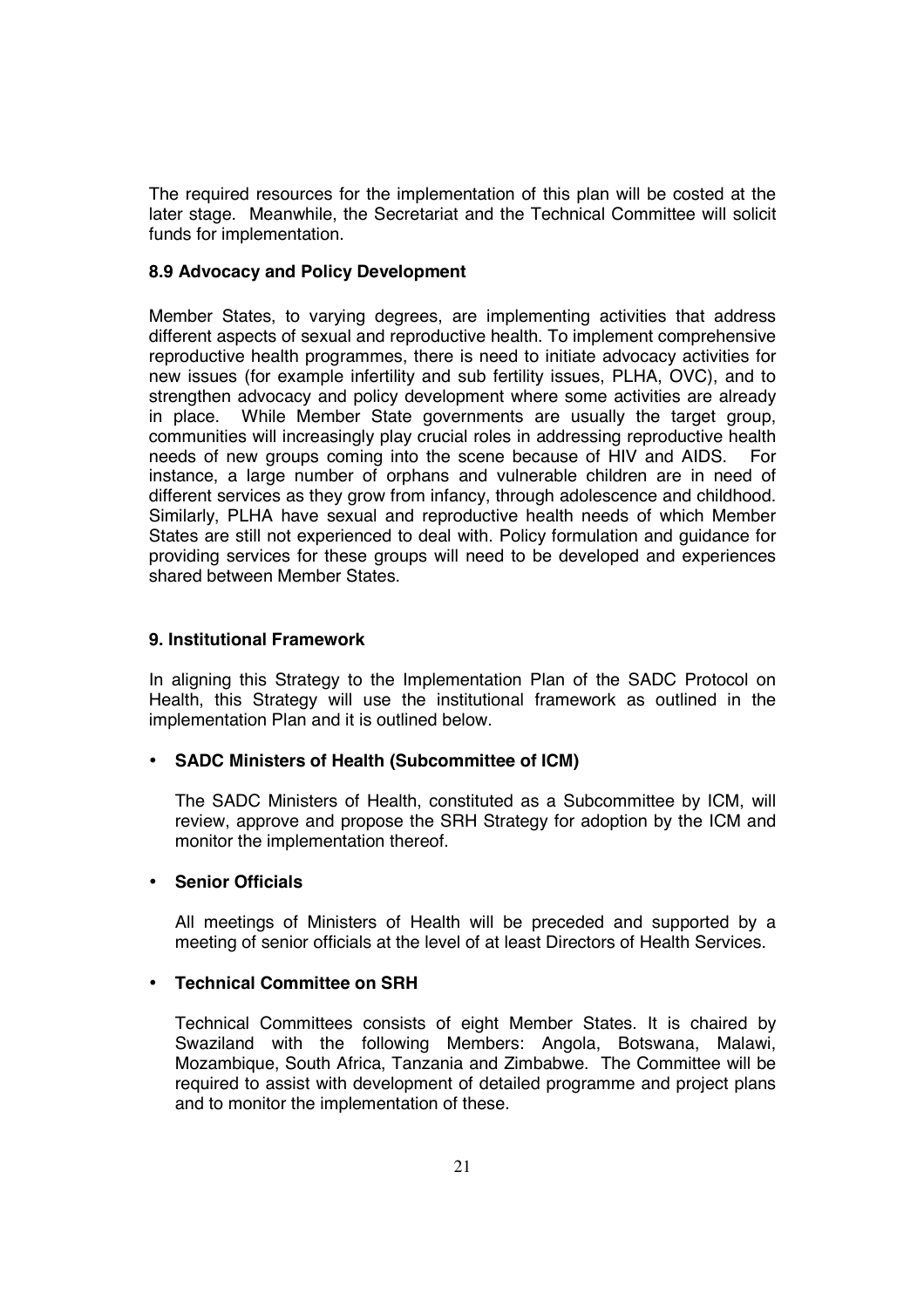#### • **Directorate Social and Human Development and Special Programmes**

The Directorate is responsible for overseeing SADC's response to social and developmental issues. Within the Directorate there is a Health Programme responsible to coordinate and facilitate the implementation of this Strategy.

#### • **National Health Ministries**

National Health Ministries will support the implementation of the SRH Strategy through timely responses to requests by the SADC Secretariat. They will lead implementation of programmes at a national level and will support the process through assigning resources, including human resources when appropriate. The ministries will be required to report progress regarding the implementation of SRH Strategy through relevant national structures.

#### • **Stakeholders**

Stakeholders include the following:

- a) Communities
- b) UN Organisations
- c) Research Institutions,
- d) Teaching Institutions,
- e) NGOs,
- f) Professional Councils and Associations,
- g) Regulatory Authorities
- h) International Cooperating Partners

All stakeholders are essential for the successful implementation of this SRH Strategy. Their role will include identifying areas of co-operation that require their expertise and competency and to assist with implementation of the same. Stakeholders may offer advice, technical assistance, coordination in an area, and material and/or financial resources. Relevant stakeholders shall be invited to major fora to monitor progress in the implementation of this Strategy.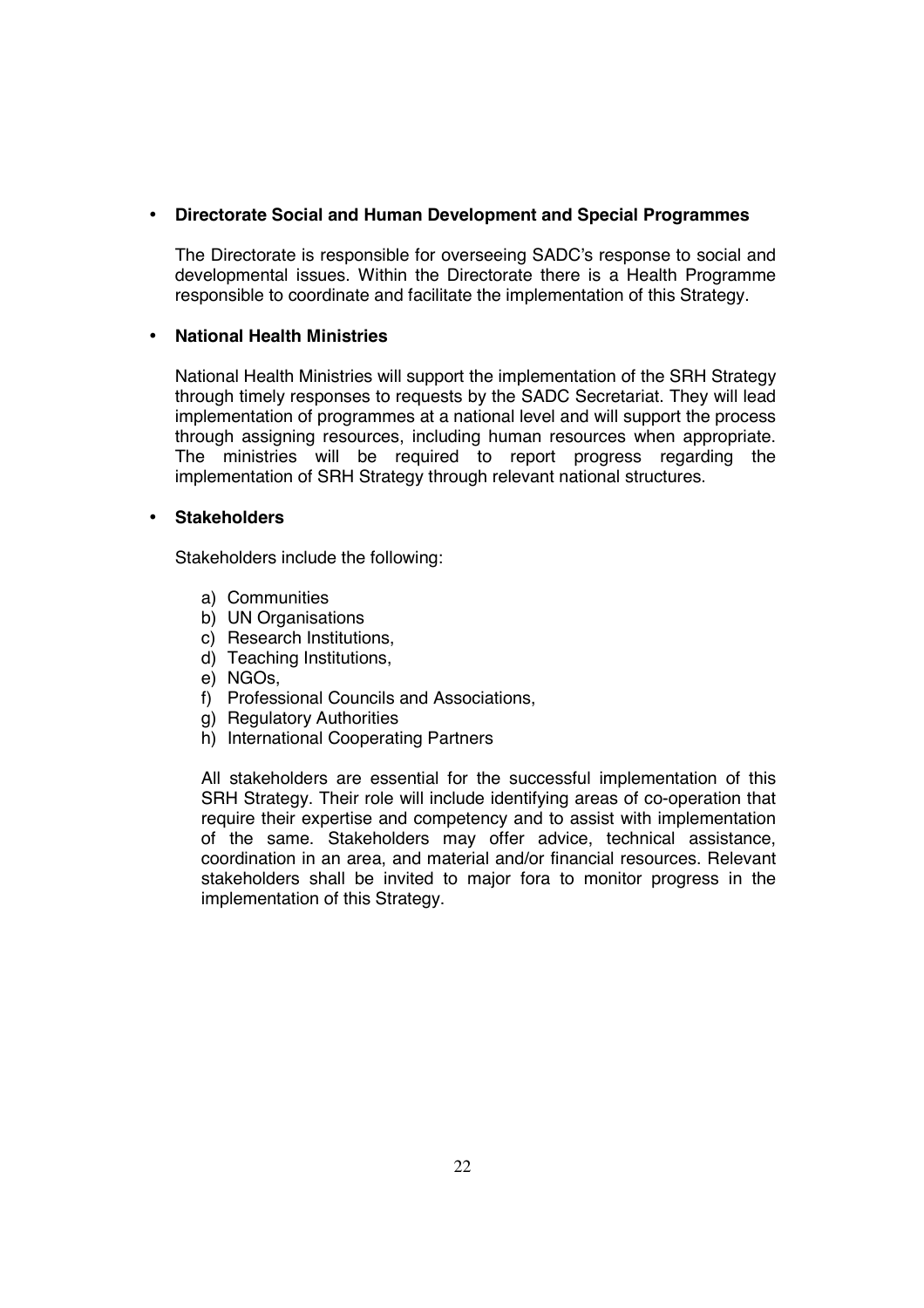**A diagrammatic illustration of the proposed institutional framework is in Figure 1 below.** 

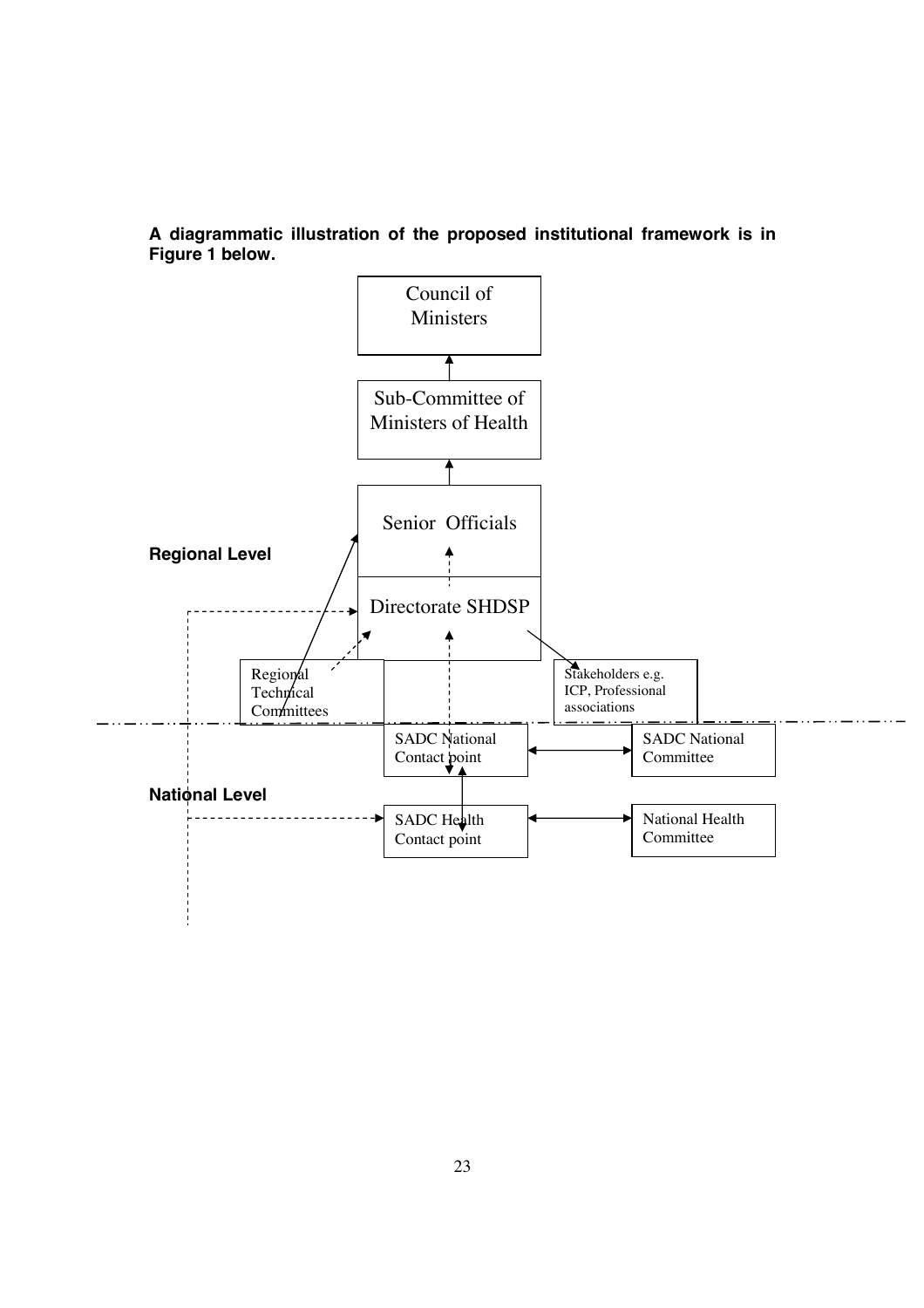| $\frac{1}{2}$ |
|---------------|
|               |
|               |
|               |
|               |
| י<br>ו<br>ا   |
|               |
| l             |
|               |
| $\frac{1}{2}$ |
| I             |
| ֚֘֝֬          |
| י             |
| I<br>I<br>I   |
|               |
| I             |
| Í<br>I        |
| Ĵ<br>Í        |
| 1             |
| ć             |
|               |
| C<br>l        |

## Note: 1. **Note: 1.**

as female genital cutting and prevention and management of gender-based violence have been combined into one<br>element. `Promotion of education and support for exclusive breast feeding and HIV has been integrated<br>The integra The two strategic areas of sexual and reproductive health elements on active discouragement of harmful practices such as female genital cutting and prevention and management of gender-based violence have been combined into one The two strategic areas of sexual and reproductive health elements on active discouragement of harmful practices such element. `Promotion of education and support for exclusive breast feeding and HIV has been integrated The integration of PMTCT services is also integrated into safe motherhood

| Suggested<br>Monitoring<br>Indicators |                  | Tool exist                                                                                                                                                             | Standards exist.                                                               | Indicators defined.<br>EmONC Process | EmONC Needs | Assessments to be | conducted each five | years in each country | Number of countries                                                         | implementing minimum  | package | Maternal and neonatal                                                       | death reviews                                   | institutionalized in all | <b>SADC</b> countries |
|---------------------------------------|------------------|------------------------------------------------------------------------------------------------------------------------------------------------------------------------|--------------------------------------------------------------------------------|--------------------------------------|-------------|-------------------|---------------------|-----------------------|-----------------------------------------------------------------------------|-----------------------|---------|-----------------------------------------------------------------------------|-------------------------------------------------|--------------------------|-----------------------|
| ctivities<br>⋖                        |                  | nonitoring tool and assess progress in implementation of the national MNH<br>1.1 In consultation with partners, (e.g., UNFPA, WHO) develop a<br>Roadmaps<br>112 Monito | 1.1.2 Monitoring the implementation of standards of care for EmONC at all SADC | countries                            |             |                   |                     |                       | .1.3 Define and monitor the implementation of minimum packages for maternal | nd neonatal care<br>ಹ |         | .1.4 Facilitate the establishment and implementation of maternal & neonatal | death reviews at referral and community levels. |                          |                       |
| <b>Strategic Area</b>                 | Service Delivery | 1.1 Safe<br>Motherhood                                                                                                                                                 |                                                                                |                                      |             |                   |                     |                       |                                                                             |                       |         |                                                                             |                                                 |                          |                       |
| ssues                                 |                  | I. To strengthen the<br>capacity of SADC<br>Member States to                                                                                                           | and comprehensive<br>deliver integrated                                        | <b>SRH</b> services                  |             |                   |                     |                       |                                                                             |                       |         |                                                                             |                                                 |                          |                       |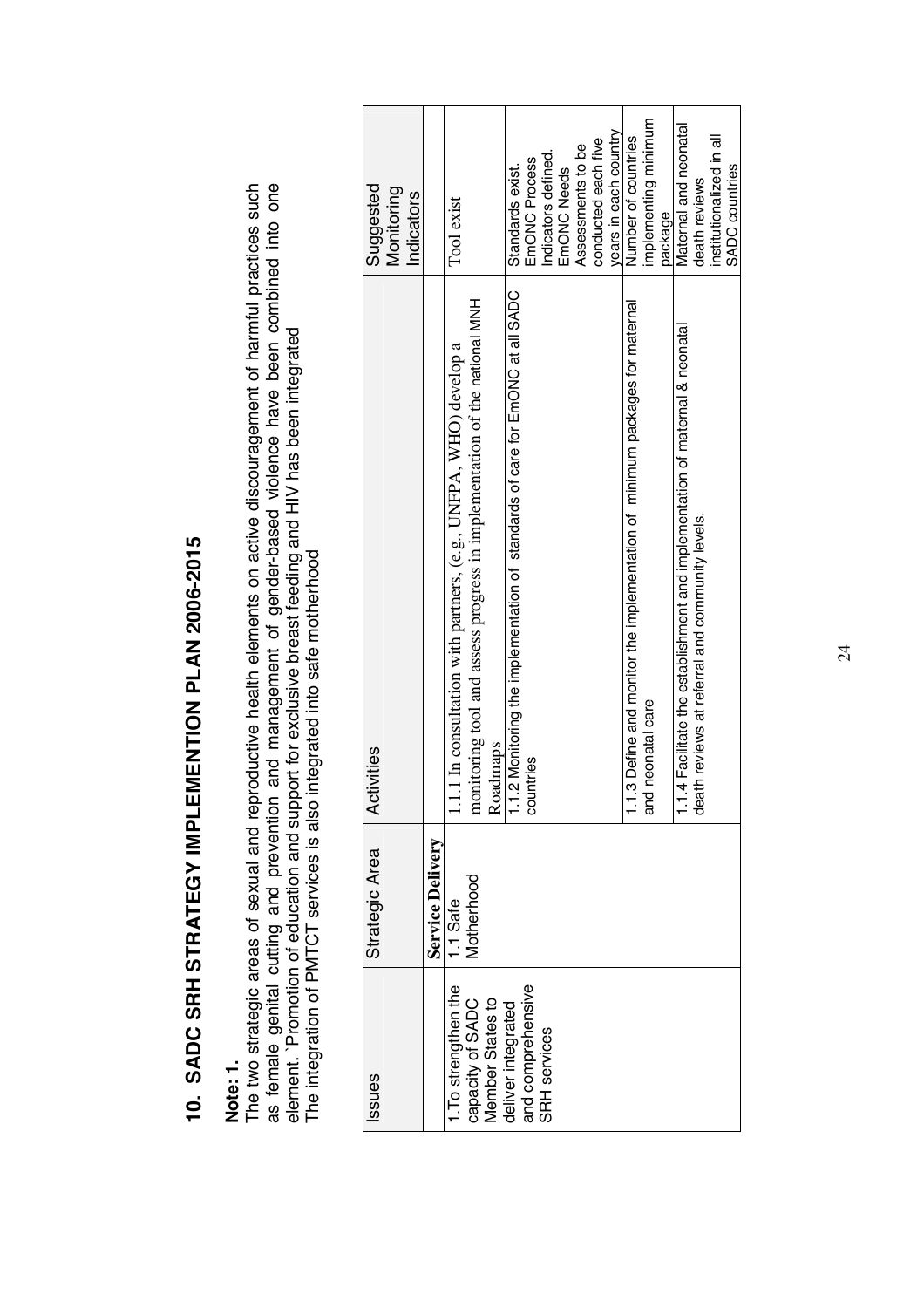| ssues | Strategic Area            | Activities                                                                                                                                                                                                                             | Suggested                |
|-------|---------------------------|----------------------------------------------------------------------------------------------------------------------------------------------------------------------------------------------------------------------------------------|--------------------------|
|       |                           |                                                                                                                                                                                                                                        | Monitoring               |
|       |                           |                                                                                                                                                                                                                                        | ndicators                |
|       |                           |                                                                                                                                                                                                                                        | HR development and       |
|       |                           | 1.1.5. Define a HR model for SRH and develop policy, strategy and plan for HR<br>development and management                                                                                                                            | management plan for      |
|       |                           |                                                                                                                                                                                                                                        | SRH developed and        |
|       |                           |                                                                                                                                                                                                                                        | implemented in all       |
|       |                           |                                                                                                                                                                                                                                        | SADC countries           |
|       |                           | 1.1.6 Update pre-service & in-service training curricula & approaches to be                                                                                                                                                            | Updated pre service      |
|       |                           |                                                                                                                                                                                                                                        | curricula                |
|       |                           |                                                                                                                                                                                                                                        | Institutions identified  |
|       |                           |                                                                                                                                                                                                                                        | and staff trained        |
|       |                           | evidence based<br>1.1.7 Strengthen pre-service training institutions to provide the number of health<br>professionals which are needed, with the necessary skills and competences<br>1.1.8 Mobilize resource for SADC to implement MNH | Resource mobilization    |
|       |                           |                                                                                                                                                                                                                                        | for SRH strategy         |
|       |                           |                                                                                                                                                                                                                                        | developed and            |
|       |                           |                                                                                                                                                                                                                                        | implemented and funds    |
|       |                           |                                                                                                                                                                                                                                        | raised in all SADC       |
|       |                           |                                                                                                                                                                                                                                        | countries                |
|       |                           | 1.1.9 Scale up integration of PMTCT into ANC services                                                                                                                                                                                  | Countries with           |
|       |                           |                                                                                                                                                                                                                                        | functional integrated    |
|       |                           |                                                                                                                                                                                                                                        | services                 |
|       | 1.2. Family               | 1.2.1 Mobilize political will and leadership for universal access to family planning                                                                                                                                                   | Gender & culture         |
|       | Planning                  |                                                                                                                                                                                                                                        | sensitive services exist |
|       |                           |                                                                                                                                                                                                                                        | FP services integrated   |
|       |                           | services which are gender and culture sensitive<br>1.2.2. Ensure integration of FP services with Maternal health services (ANC,<br>Childbirth and post-partum), HIV services, Child and Adolescent health services                     | with other programmes    |
|       |                           |                                                                                                                                                                                                                                        |                          |
|       |                           | and Immunization services<br>1.2.3. Establish FP services accessible and offering the full scope of modern FP<br>methods including condoms                                                                                             | Increase number of       |
|       |                           |                                                                                                                                                                                                                                        | users; Reduction of      |
|       |                           |                                                                                                                                                                                                                                        | unmet needs              |
|       |                           | 1.2.4. Ensure FP methods distribution at community level and community<br>mobilization for birth spacing/family planning                                                                                                               | FP community-based       |
|       |                           |                                                                                                                                                                                                                                        | distribution systems in  |
|       |                           |                                                                                                                                                                                                                                        | place                    |
|       | 1.3.Post Abortion<br>Care | 1.3.1. Ensure access to Abortion services to all women, when legal                                                                                                                                                                     | Abortion services in     |
|       |                           |                                                                                                                                                                                                                                        | place as authorized by   |
|       |                           |                                                                                                                                                                                                                                        | $\frac{8}{3}$            |
|       |                           | 1.3.2. Compile and disseminate data on the magnitude & consequences of unsafe                                                                                                                                                          | Report on unsafe         |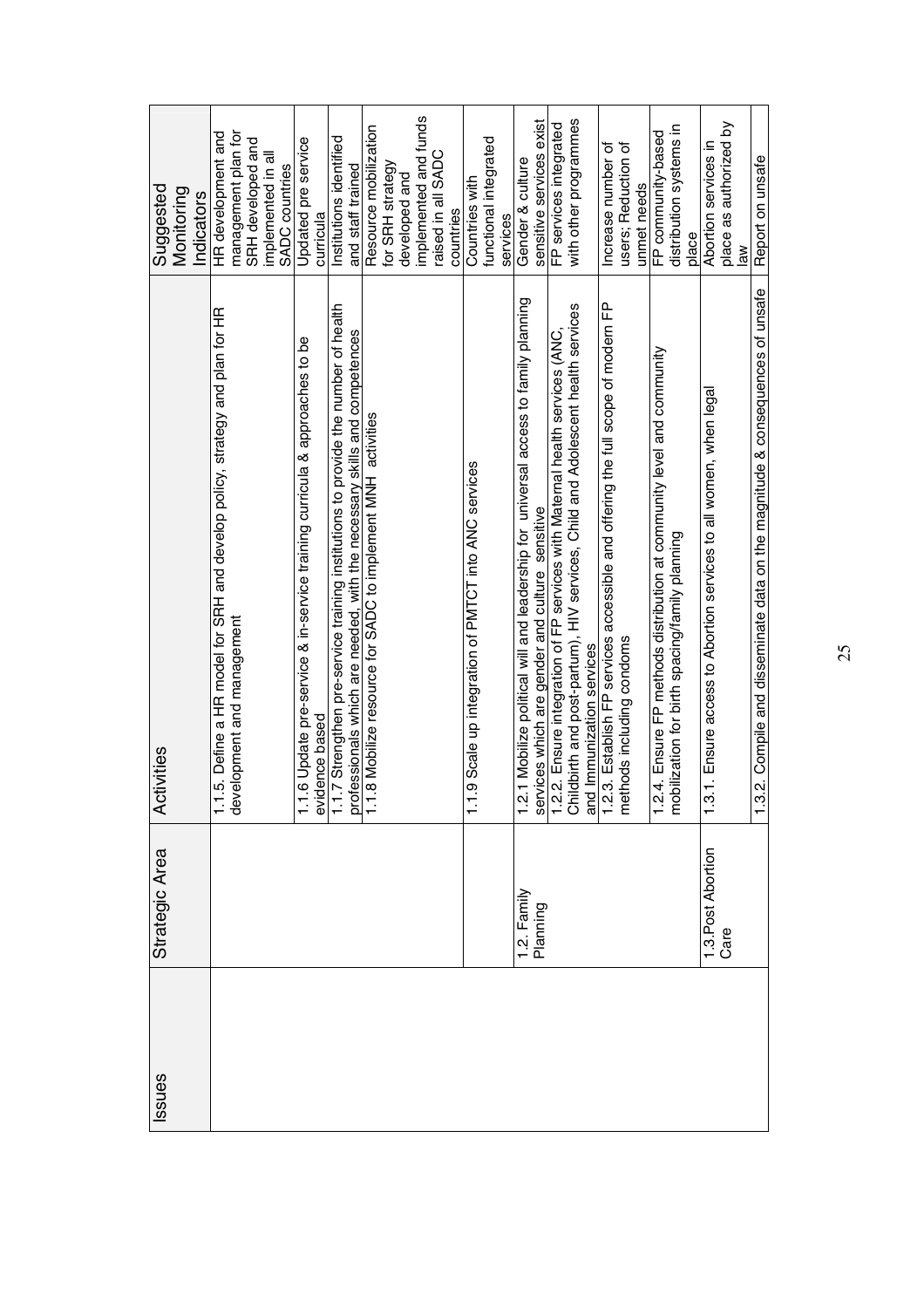| ssues | Strategic Area                          | Activities                                                                                                                                                                                                       | Suggested                                  |
|-------|-----------------------------------------|------------------------------------------------------------------------------------------------------------------------------------------------------------------------------------------------------------------|--------------------------------------------|
|       |                                         |                                                                                                                                                                                                                  | Monitoring                                 |
|       |                                         |                                                                                                                                                                                                                  | Indicators                                 |
|       |                                         |                                                                                                                                                                                                                  | abortion for SADC                          |
|       |                                         | 1.3.3 Compile and disseminate data on the magnitude & consequences of unsafe<br>abortion                                                                                                                         | Report on unsafe                           |
|       |                                         |                                                                                                                                                                                                                  | abortion for SADC                          |
|       |                                         | 1.3.4 Initiate bulk procurement of MVA kits for post abortion care for SADC                                                                                                                                      | System exists for bulk                     |
|       |                                         | countries (pilot study                                                                                                                                                                                           | procurement                                |
|       |                                         | 1.3.5 Support development of policies and frameworks to reduce unsafe abortion                                                                                                                                   | Common policy and                          |
|       |                                         |                                                                                                                                                                                                                  | SADC Member States<br>frameworks exist for |
|       |                                         |                                                                                                                                                                                                                  | Established                                |
|       | 1.4. STI/HIV and<br>AIDS                |                                                                                                                                                                                                                  | coordinated mechanism                      |
|       |                                         | 1.4.1 To coordinate with the SADC framework on control of sexually transmitted<br>infections<br>To facilitate the integration of new STI, HIV prevention technologies into programs<br>(e.g., male circumcision) | with STI, HIV and AIDS                     |
|       |                                         |                                                                                                                                                                                                                  | ist                                        |
|       | 1.5. RH cancers                         | 1.5.1 Coordinate development of regional policy guidelines on the management of<br>RH cancers (e.g. cervical, breast & prostate)                                                                                 | Policy guidelines exist                    |
|       |                                         |                                                                                                                                                                                                                  | No. of countries with                      |
|       |                                         | Coordinate development of regional policy guidelines for the integration of cancer<br>of cervix screening into HIV and AIDS activities                                                                           | integrated guidelines                      |
|       |                                         |                                                                                                                                                                                                                  | and services for RH                        |
|       |                                         |                                                                                                                                                                                                                  | cancers                                    |
|       | 1.6. Sub-fertility                      | 1.6.1 Create a database for infertility to use for mapping out future plans                                                                                                                                      | Database exists on sub                     |
|       | and infertility                         |                                                                                                                                                                                                                  | fertility and infertility                  |
|       | 1.7. Adolescent                         | 1.7.1 Conduct an assessment of adolescent and youth SRH needs and                                                                                                                                                | As assessment for                          |
|       | and Youth sexual &                      | challenges, policies and types of Youth Friendly Services (YFS) provided by                                                                                                                                      | SADC member states                         |
|       | reproductive health                     | Member States                                                                                                                                                                                                    | conducted                                  |
|       |                                         | 1.7.2 Research and develop strategies to address early childhood marriages and                                                                                                                                   | An Assessment for                          |
|       |                                         | harmful traditional practices                                                                                                                                                                                    | <b>SADC</b> exists                         |
|       |                                         | 1.7.3 To strengthen capacity for delivery of comprehensive SRH services for                                                                                                                                      | Countries with policies                    |
|       |                                         | lolescents and youth<br>ಇ                                                                                                                                                                                        | and offering RH friendly                   |
|       |                                         |                                                                                                                                                                                                                  | services for                               |
|       |                                         |                                                                                                                                                                                                                  | adolescents and youth                      |
|       |                                         |                                                                                                                                                                                                                  |                                            |
|       | services for victims<br>1.8. Strengthen | a<br>1.8.1 Develop SADC data base on magnitude of all types of violence to map<br>common way forward                                                                                                             | SADC coordinated data<br>base exists       |
|       |                                         |                                                                                                                                                                                                                  |                                            |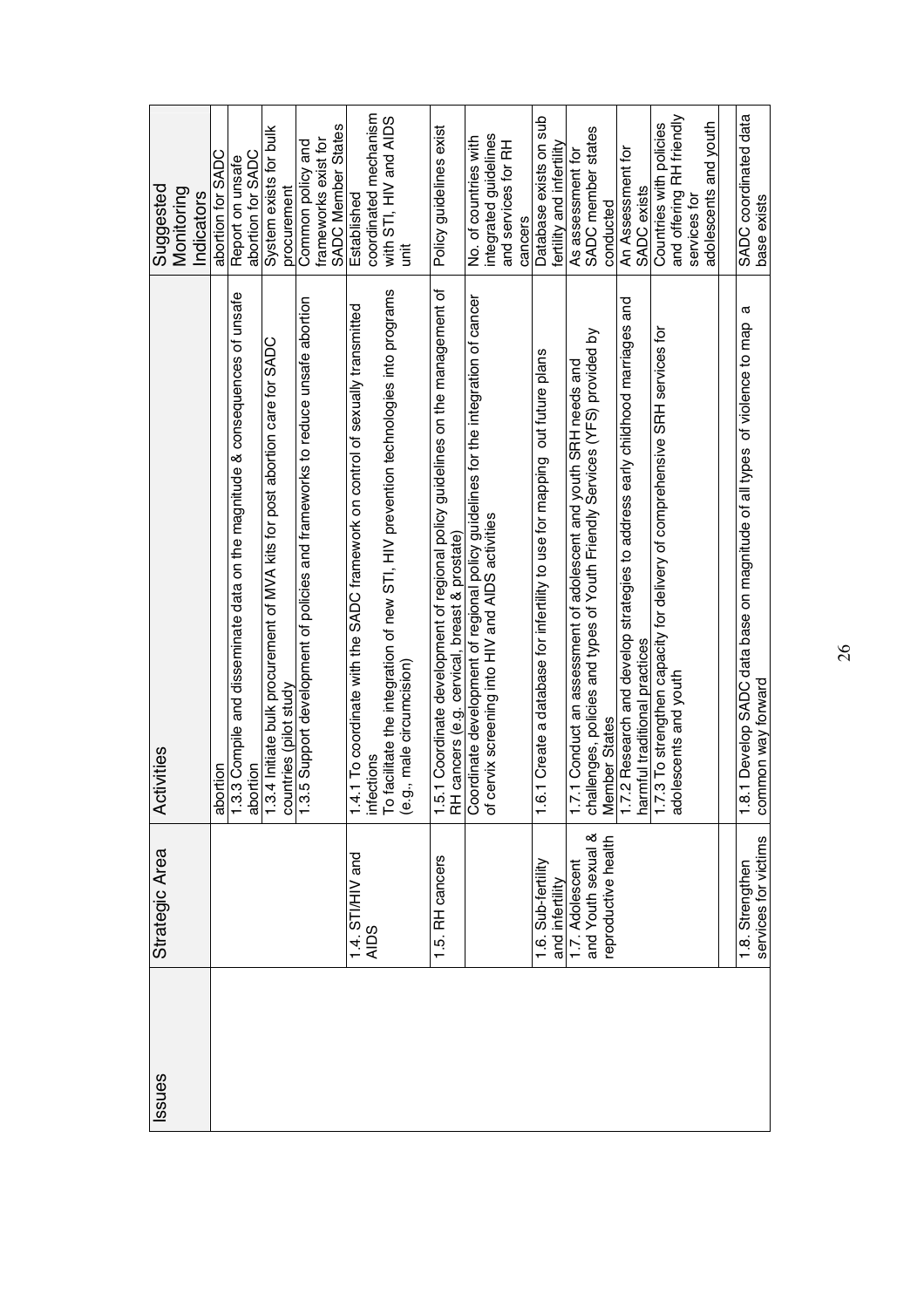| Issues | Strategic Area                  | ctivities<br>₹                                                                                                                                                                                             | Suggested<br>Monitoring<br>Indicators |
|--------|---------------------------------|------------------------------------------------------------------------------------------------------------------------------------------------------------------------------------------------------------|---------------------------------------|
|        | of violence                     |                                                                                                                                                                                                            |                                       |
|        |                                 | 1.8.2 Advocate for PEP for survivors of sexual assault                                                                                                                                                     | <b>SADC</b> countries<br>offering PEP |
|        |                                 | 1.8.3 Facilitate the development of policy guidelines on PEP                                                                                                                                               | Policy guidelines                     |
|        |                                 |                                                                                                                                                                                                            | developed and                         |
|        |                                 |                                                                                                                                                                                                            | disseminated to SADC<br>Member States |
|        |                                 | 1.8.4 Monitoring the implementation of the policy guidelines on PEP                                                                                                                                        |                                       |
|        | Health Systems<br>Strengthening |                                                                                                                                                                                                            |                                       |
|        | 1.9 Strengthen                  | 9.1 Develop monitoring mechanisms for health systems strengthening                                                                                                                                         |                                       |
|        | Health Systems                  | .9.2 Advocate for improved conditions of services                                                                                                                                                          |                                       |
|        |                                 | 1.9.3 Identification of specific skills which need to be facilitated                                                                                                                                       |                                       |
|        |                                 | 1.9.4 Facilitate the development of human resource plans at member state level                                                                                                                             |                                       |
|        |                                 | 1.9.5 Monitor implementation of human resource plans                                                                                                                                                       |                                       |
|        |                                 | 1.9.6 Provide technical expertise to Incorporate the SADC Human Resource plan<br>into health strategic plans of Member States<br>1.9.7 Promote voluntarism among youth and adolescent participation in SRH |                                       |
|        |                                 |                                                                                                                                                                                                            |                                       |
|        |                                 |                                                                                                                                                                                                            | Number of youth and                   |
|        |                                 |                                                                                                                                                                                                            | adolescent volunteer                  |
|        |                                 |                                                                                                                                                                                                            | programmes in SADC                    |
|        | mainstreaming<br>Gender         |                                                                                                                                                                                                            |                                       |
|        | 1.10 Mainstream                 | .10.1 Accelerate advocacy programmes on gender                                                                                                                                                             |                                       |
|        | gender into RH                  | 1.10.2 Facilitate development of gender mainstreaming guidelines (tools) for SRH                                                                                                                           | Gender mainstreaming<br>tools         |
|        |                                 |                                                                                                                                                                                                            | MS with programs of                   |
|        |                                 | 1.10.3 Initiate regional programmes that involve "men as partners" in reproductive<br>health                                                                                                               | "men as partners" in                  |
|        |                                 |                                                                                                                                                                                                            | 곥                                     |
|        |                                 | 1.10.4 Monitor the implementation of programmes mainstreaming gender                                                                                                                                       |                                       |
|        | Quality of RH<br>Services       |                                                                                                                                                                                                            |                                       |
|        | 1.11 Improve                    | 11.11 Facilitate establishment of minimum standard of key quality of care                                                                                                                                  | Guiding document of                   |
|        | quality of RH                   | elements for different SRH services                                                                                                                                                                        | minimum quality of care               |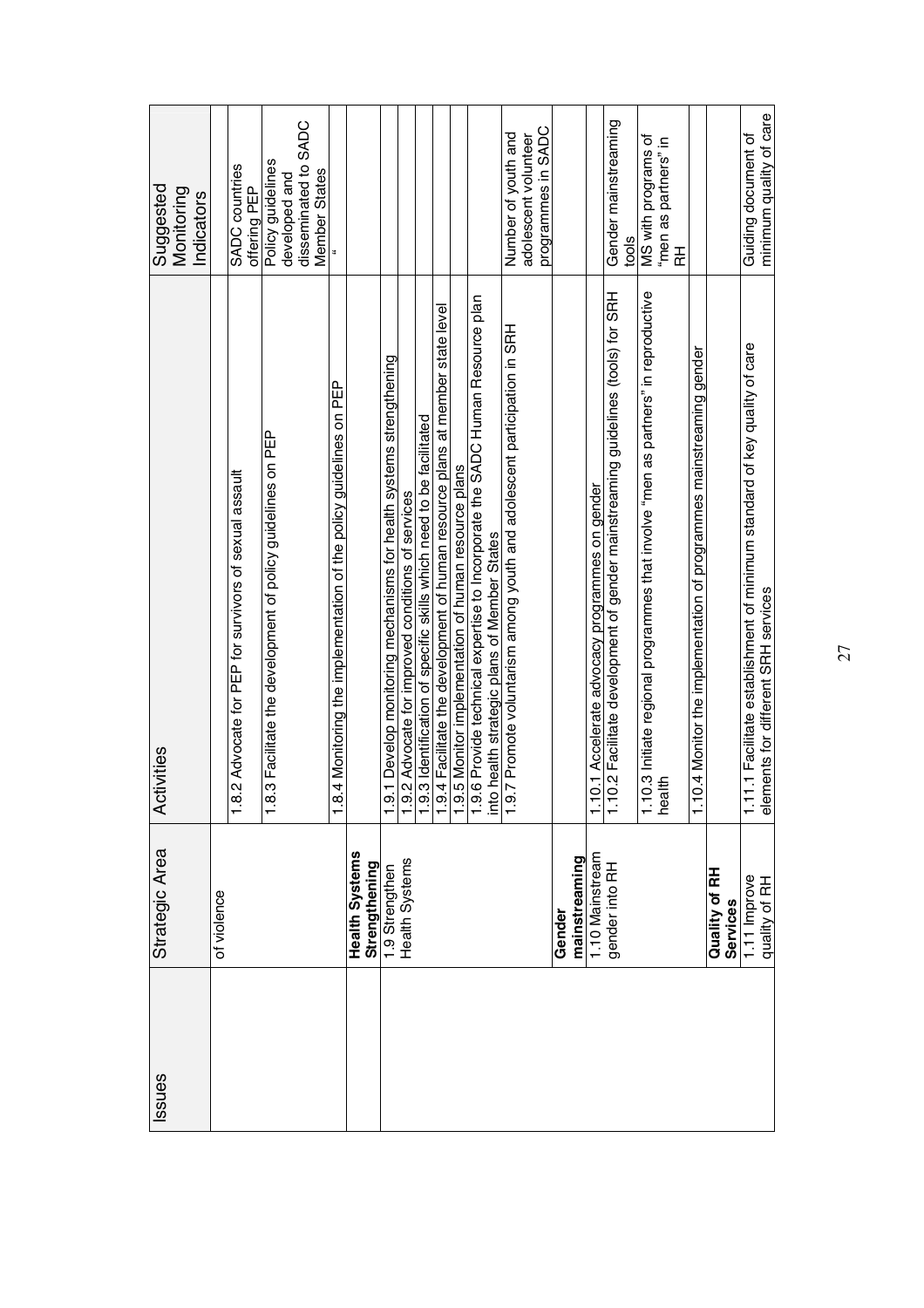| Issues                                        | Strategic Area                            | ctivities<br>₹                                                                                                                                                                                                                         | Suggested                                 |
|-----------------------------------------------|-------------------------------------------|----------------------------------------------------------------------------------------------------------------------------------------------------------------------------------------------------------------------------------------|-------------------------------------------|
|                                               |                                           |                                                                                                                                                                                                                                        | Monitoring                                |
|                                               |                                           |                                                                                                                                                                                                                                        | Indicators                                |
|                                               | Services                                  |                                                                                                                                                                                                                                        | standards and<br>indicators               |
|                                               | Advocacy and                              |                                                                                                                                                                                                                                        |                                           |
|                                               | Policy                                    |                                                                                                                                                                                                                                        |                                           |
|                                               | Development &<br>mobilization             |                                                                                                                                                                                                                                        |                                           |
| 2. To harmonise                               | 2.1 Harmonise                             | 2.1.1 Review of policies governing scope of practice of health professionals to                                                                                                                                                        |                                           |
| and protocols for the<br>policies, guidelines | policies, guidelines<br>and protocols for | accommodate newly envisaged expanded scopes of practice in light of added RH                                                                                                                                                           |                                           |
| provision of SRH                              | the provision of                          |                                                                                                                                                                                                                                        |                                           |
| services in SADC                              | SRH services in                           |                                                                                                                                                                                                                                        |                                           |
|                                               | <b>SADC</b>                               |                                                                                                                                                                                                                                        |                                           |
|                                               |                                           |                                                                                                                                                                                                                                        | Policy guidelines in                      |
|                                               |                                           |                                                                                                                                                                                                                                        | SRH                                       |
|                                               |                                           | areas<br>2.1.2 Facilitate consultation with professional councils<br>2.1.3 Monitoring the implementation of the policy review<br>2.1.3 Monitoring the implementation of the policy review<br>2.1.5 Countries to come up with a compreh | Monitoring tool exists                    |
|                                               |                                           |                                                                                                                                                                                                                                        | # of countries with                       |
|                                               |                                           |                                                                                                                                                                                                                                        | policies on PPO on                        |
|                                               |                                           | programs                                                                                                                                                                                                                               | SRH developed an<br>implemented           |
|                                               |                                           |                                                                                                                                                                                                                                        |                                           |
|                                               | Integrated                                |                                                                                                                                                                                                                                        |                                           |
|                                               | Approach and<br>Linkages                  |                                                                                                                                                                                                                                        |                                           |
| 3. To enhance                                 | 3.1 Enhance                               | 3.1.1 Strengthen partnerships through legal entities such as Memorandum of                                                                                                                                                             |                                           |
| synergy and                                   | synergy and                               |                                                                                                                                                                                                                                        |                                           |
| complementarity of                            | complementarity of                        | Understanding (MOUs)<br>3.1.2 Provide technical support for integration of different SRH services between                                                                                                                              | Number of countries                       |
| programmes on SRH<br>strategies and           | strategies and                            | each other (STI, HIV, TB , nutrition) and other services<br>Provide technical support for integration of SRH into key national health policy                                                                                           | pursuing the integration<br>agenda        |
| at national and                               | programmes on<br>SRH at national          | documents, plans and delivery of services                                                                                                                                                                                              |                                           |
| regional levels                               | and regional levels                       | 3.1.3 To integrate SRH into the SADC HIV and AIDS framework                                                                                                                                                                            | A mechanism for                           |
|                                               |                                           |                                                                                                                                                                                                                                        | integrating                               |
|                                               |                                           |                                                                                                                                                                                                                                        | implementation of SRH<br>and HIV and AIDS |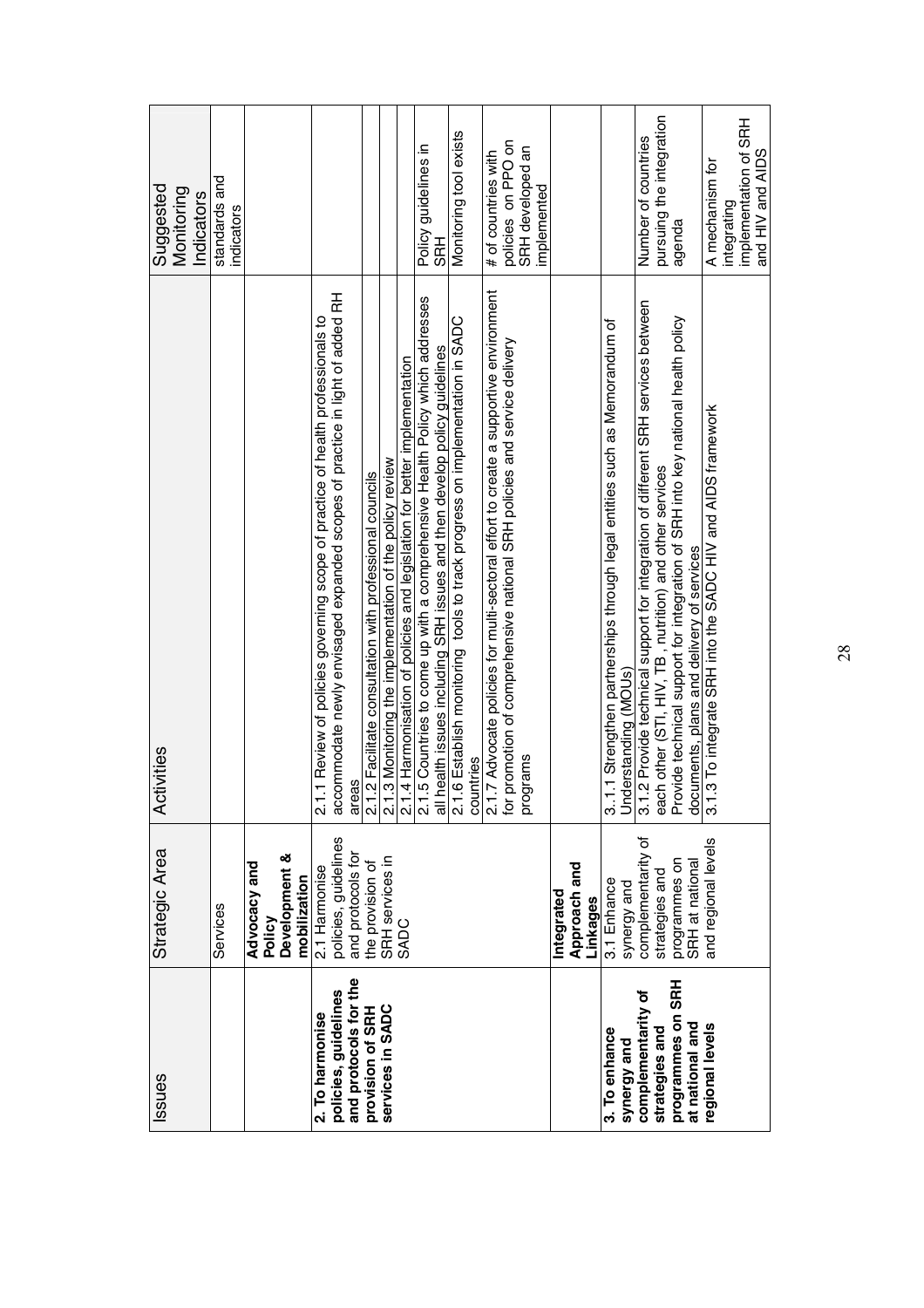| ssues | Strategic Area                       | ctivities<br>∢                                                                                                                                                                                                                          | Suggested                                                |
|-------|--------------------------------------|-----------------------------------------------------------------------------------------------------------------------------------------------------------------------------------------------------------------------------------------|----------------------------------------------------------|
|       |                                      |                                                                                                                                                                                                                                         | Monitoring<br>ndicators                                  |
|       |                                      |                                                                                                                                                                                                                                         |                                                          |
|       |                                      |                                                                                                                                                                                                                                         | frameworks                                               |
|       |                                      | 3.1.4 Advocate for resources for strengthening the referral system between                                                                                                                                                              |                                                          |
|       |                                      | different SRH services<br>3.1.5 Collaboration between the health and the transport (roads) unit at SADC                                                                                                                                 |                                                          |
|       |                                      | secretariat                                                                                                                                                                                                                             |                                                          |
|       | Strengthening                        |                                                                                                                                                                                                                                         |                                                          |
|       | Public-Private-                      |                                                                                                                                                                                                                                         |                                                          |
|       | Partnerships<br>(PPP)                |                                                                                                                                                                                                                                         |                                                          |
|       | 3.2 Strengthening<br>Public-Private- | 3.2.1 Strengthening partnerships at member state level be it bilateral, private                                                                                                                                                         |                                                          |
|       | Partnerships (PPP)                   | sector and NGO involvement<br>3.2.2 Advocate for policies that promote involvement of civil society, private sector                                                                                                                     |                                                          |
|       |                                      | (e.g., traditional health practitioners) in SRH service delivery                                                                                                                                                                        |                                                          |
|       |                                      | 3.2.3 Establish & commemorate SRH week in all SADC countries (proposed last                                                                                                                                                             |                                                          |
|       |                                      | week of July, 2008<br>3.2.4 Strengthen and expand South-South & North-South collaboration                                                                                                                                               | indicating S-S & N-S<br>No. of programs<br>collaboration |
|       | <b>Resource</b>                      |                                                                                                                                                                                                                                         |                                                          |
|       | Mobilization                         |                                                                                                                                                                                                                                         |                                                          |
|       | 3.3 Mobile                           | 3.3.1 Facilitate resource mobilization for different aspects of the Strategy                                                                                                                                                            |                                                          |
|       | resources                            |                                                                                                                                                                                                                                         |                                                          |
|       |                                      | 3.3.2 Mobilize resources for commodity, equipment and infrastructure<br>3.3.3 To advocate for equitable distribution of resources for different programs at<br>all levels of care<br>3.3.4 To advocate to donors to honour their pledge |                                                          |
|       |                                      |                                                                                                                                                                                                                                         |                                                          |
|       |                                      |                                                                                                                                                                                                                                         | No of countries                                          |
|       |                                      |                                                                                                                                                                                                                                         | honoring the Abuja<br>targets                            |
|       |                                      | 3.3.6 Lobby SADC Governments to allocate resources for the implementation of<br>SADC SRH Programme<br>3.3.7 Prioritize & increase budget allocation for SRH services                                                                    |                                                          |
|       |                                      |                                                                                                                                                                                                                                         | No of countries                                          |
|       |                                      |                                                                                                                                                                                                                                         | increasing SRH<br>budgets                                |
|       |                                      |                                                                                                                                                                                                                                         |                                                          |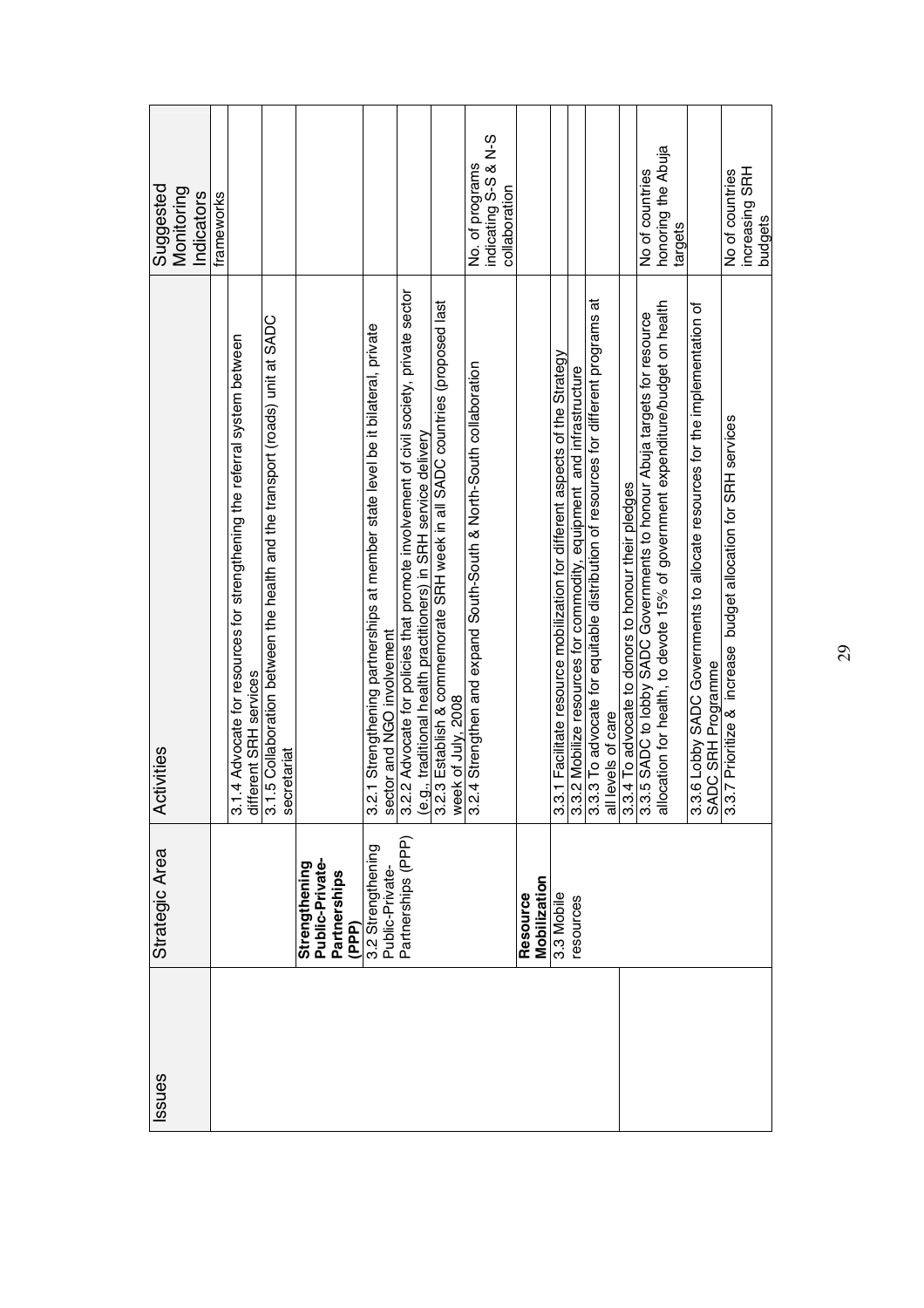| Issues                                          | Strategic Area                              | ctivities<br>₹                                                                                                                                                 | Suggested<br>Monitoring<br>Indicators        |
|-------------------------------------------------|---------------------------------------------|----------------------------------------------------------------------------------------------------------------------------------------------------------------|----------------------------------------------|
|                                                 |                                             | 3.3.8 Countries to submit timely annual reports of implementation of International<br>agreements to relevant reporting organizations                           |                                              |
|                                                 |                                             |                                                                                                                                                                |                                              |
| 4. To enhance<br>sharing of                     | 4.1 Facilitate<br>learning and              | 4.1.1 Coordinate the identification of some learning site as "a pathfinder for<br>strengthening SRH                                                            |                                              |
| information,                                    | sharing of best                             | 4.1.2 Facilitate regional information exchange and disseminate best practices on<br>SRH                                                                        | Different mechanisms                         |
| experiences and best<br>practices among         | practices                                   |                                                                                                                                                                | exchange in place<br>for information         |
| Member States                                   |                                             | 4.1.3 Facilitate learning and sharing of information and experiences on adolescent<br>and youth SRH                                                            |                                              |
|                                                 |                                             |                                                                                                                                                                |                                              |
| 5. To ensure<br>evidence based,<br>targeted and | Evaluation &<br>Surveillance<br>Monitoring, |                                                                                                                                                                |                                              |
| and programmes on<br>responsive policies        | 5.1 Conduct<br>research,                    | 5.11 Conduct and fund regional studies/research on SRH                                                                                                         | No of evaluation<br>studies                  |
| <b>SRH</b>                                      | monitoring and<br>evaluation                | 1.2 Development of standardized data collecting tools<br>ιó                                                                                                    | Existing standardized<br>tools               |
|                                                 |                                             | 5.1.3 Develop monitoring tools and target group specific and indicators, including<br>adolescents and youth, on all areas of SRH indicators for SADC countries | Existing standardized<br>monitoring tools    |
|                                                 |                                             | 5.1.4 Strengthen ongoing surveillance systems and establish new ones where<br>necessary                                                                        | systems strengthened.<br>No. of surveillance |
|                                                 |                                             |                                                                                                                                                                |                                              |

30